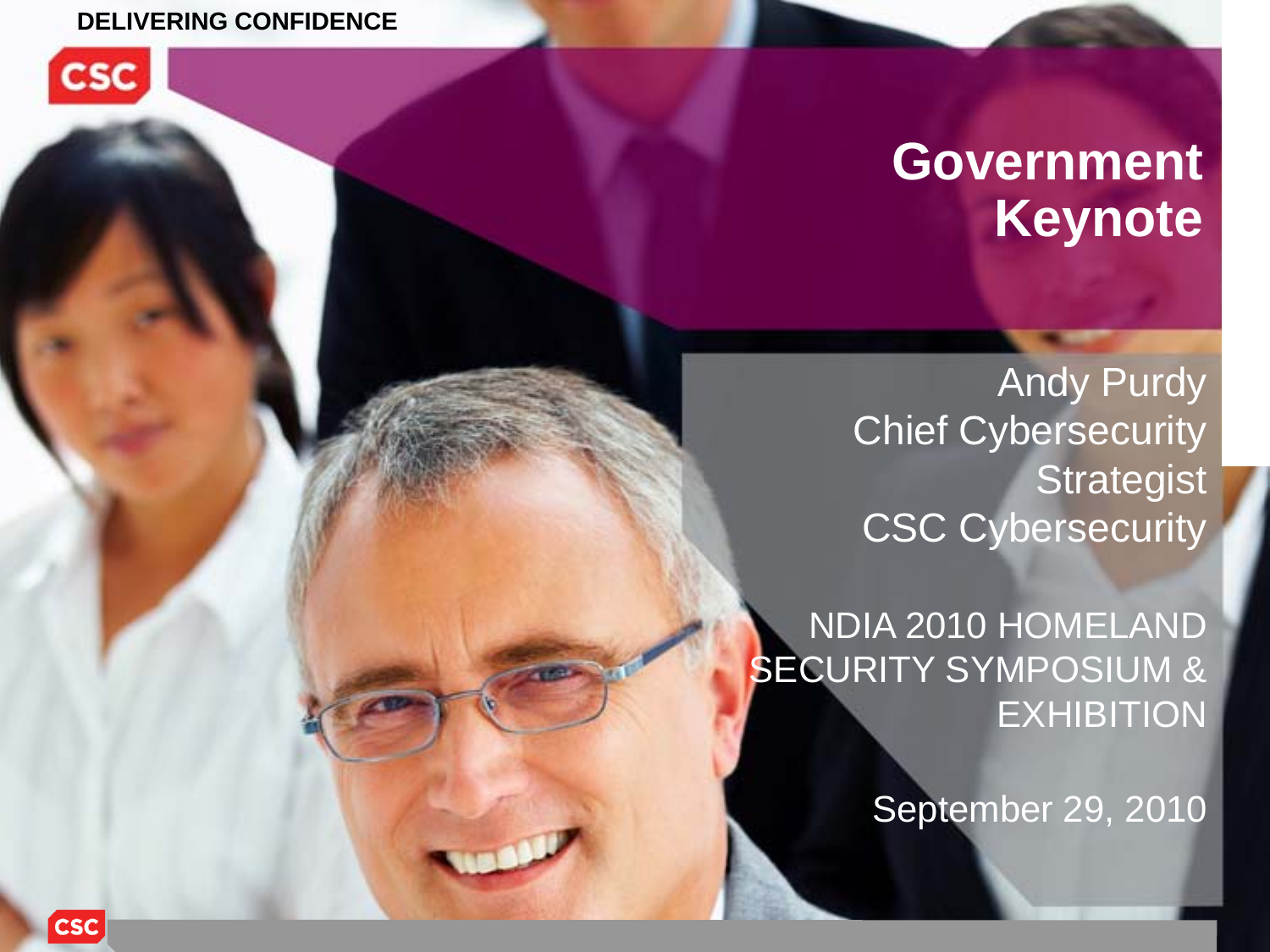# **Summary of Cyber Risk**

- The use of innovative technology and interconnected networks in operations improves productivity and efficiency, but also increases the Nation's vulnerability to cyber threats if cybersecurity is not addressed and integrated appropriately.
- A spectrum of malicious actors routinely conducts attacks against the cyber infrastructure using increasingly sophisticated cyber attack tools.
- Because of the interconnected nature of the cyber infrastructure, these attacks could spread quickly and have a debilitating effect.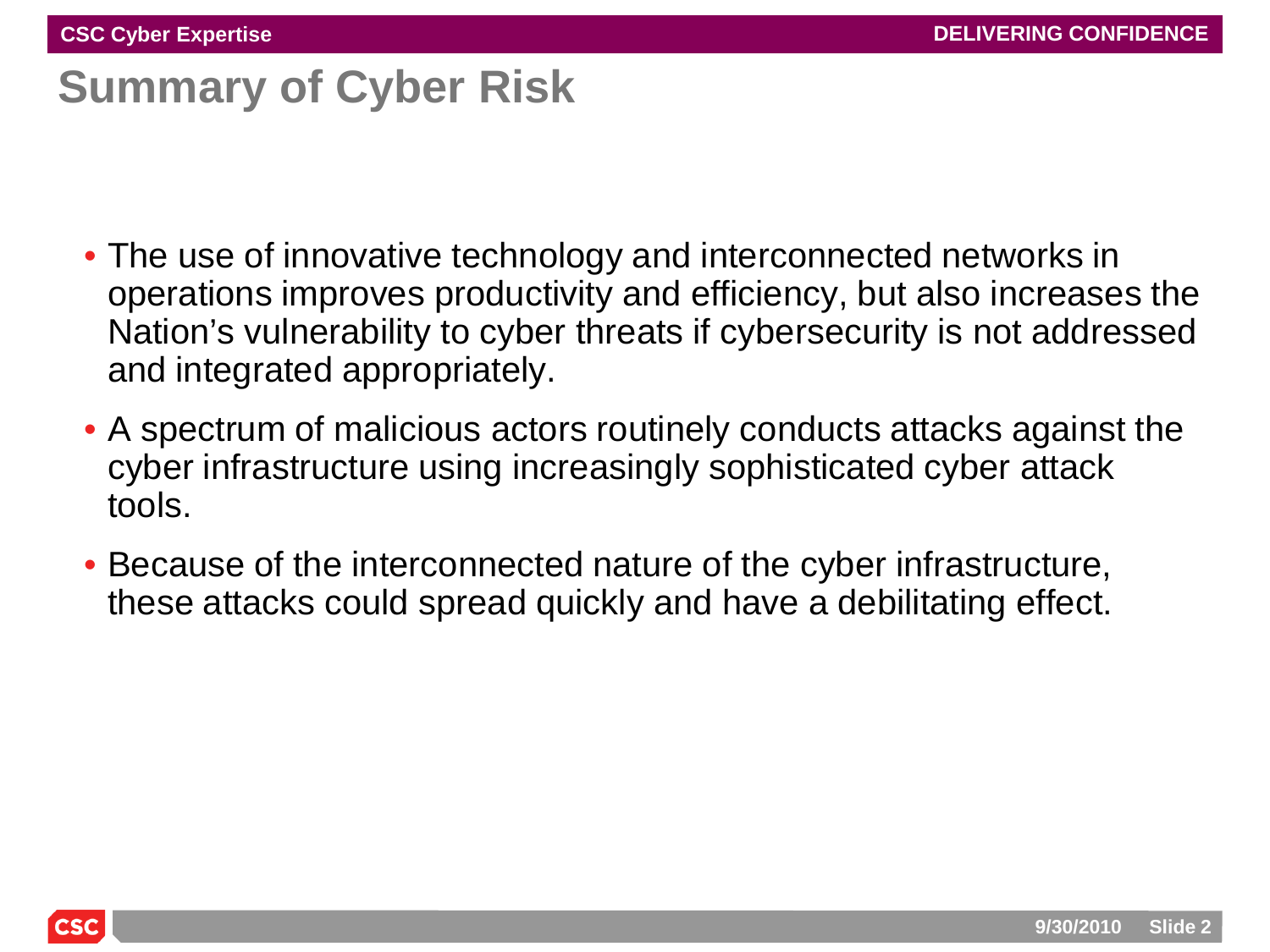# **Cyber News**

- "Administration seeks ways to monitor Internet communications"
- "Big cybersecurity contractors turn to little firms for specialized monitoring services"
- "U.S. cybersecurity plans lagging, critics say"
- "Zeus botnets' Achilles' Heel makes infiltration easy"
- "Anti-piracy lawyers' email database leaked after hack"
- "Cyber takes centre stage in Israel's war strategy"
- "Iran confirms massive Stuxnet infection of industrial systems"
- "DOE Funds to Strengthen Grid Cybersecurity"
- "DoD Unveils New Cyber Defense Strategy --

Cyberspace Joins Land, Sea and Air as Fourth Arena of Warfare"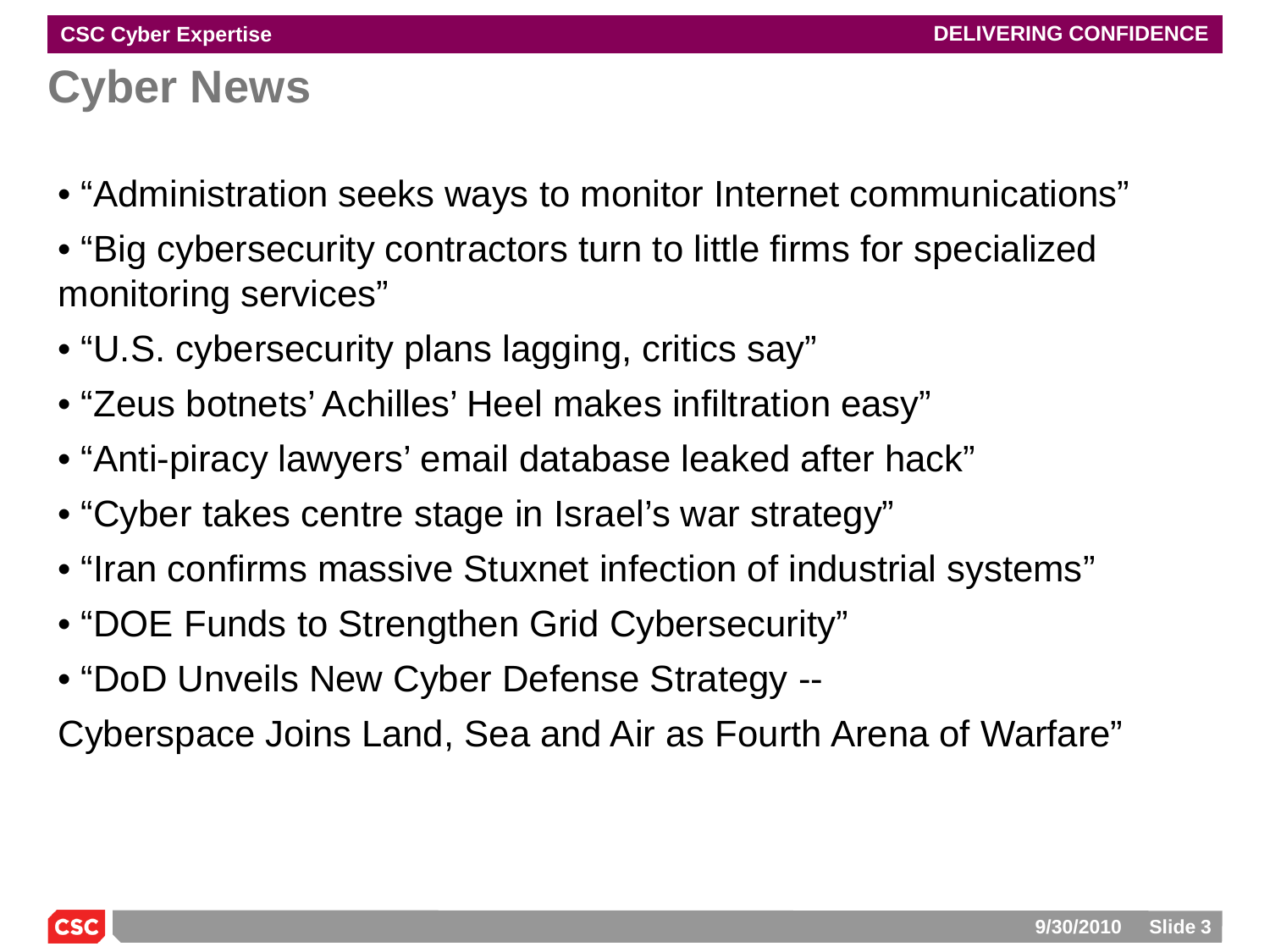## **Good news in cyber**

- Cyber Storm III
- National Cyber Incident Response Plan (NCIRP)
- White House Cyber Coordinator
- Cyber Command
- National Strategy for Secure Identities
- NIST/DHS Risk Management and Continuous Monitoring
- DIB Program and IT Pilot
- New Cyber Funding
	- o Electric grid security.
	- o Innovative cyber solutions
	- o Pilots
- Focus
	- o Supply chain
	- o Secure software
	- o Situational awareness/incident response
	- o Interoperability
	- o Acquisition policy
	- o Private sector input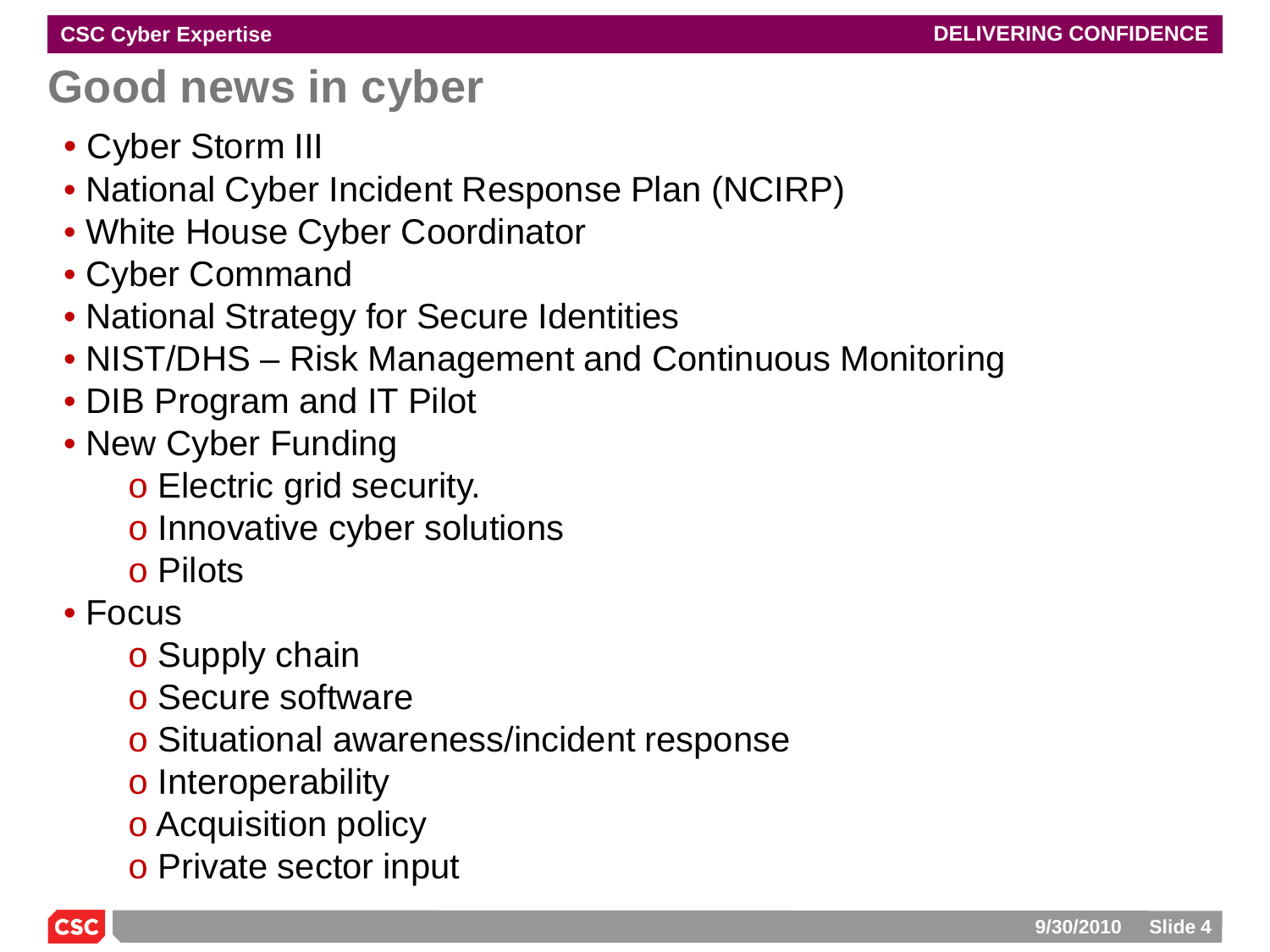# **Comprehensive National Cyber Initiative (CNCI)**

- Initiative #1. Manage the Federal Enterprise Network as a single network enterprise with Trusted Internet Connections.
- Initiative #2. Deploy an intrusion detection system of sensors across the Federal enterprise.
- Initiative #3. Pursue deployment of intrusion prevention systems across the Federal enterprise.
- Initiative #4: Coordinate and redirect research and development (R&D) efforts.
- Initiative #5. Connect current cyber ops centers to enhance situational awareness.
- Initiative #6. Develop and implement a government-wide cyber counterintelligence (CI) plan.
- Initiative #7. Increase the security of our classified networks.
- Initiative #8. Expand cyber education.
- Initiative #9. Define and develop enduring "leap-ahead" technology, strategies, and programs.
- Initiative #10. Define and develop enduring deterrence strategies and programs.
- Initiative #11. Develop a multi-pronged approach for global supply chain risk management.
- Initiative #12. Define the Federal role for extending cybersecurity into critical infrastructure domains.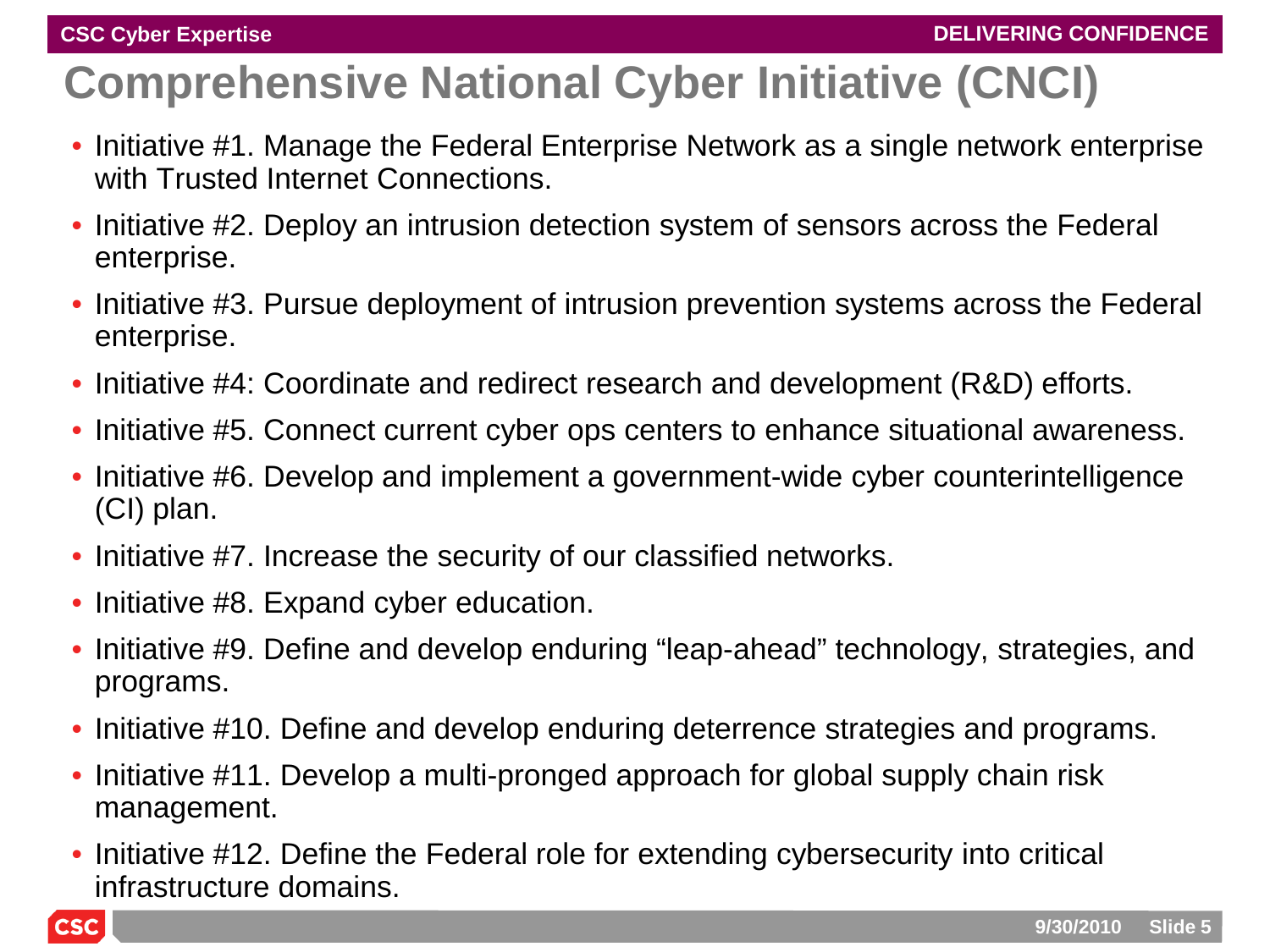# **Why is the DIB Initiative Important?**

- The DIB Cyber Security Program is a major effort to support National Security – It is one of 18 Critical Infrastructures.
- Provides access to threat information and data to proactively implement safeguards throughout the enterprise
	- Information obtained through the DIB will enable providers to more securely support clients in the DoD and Critical Infrastructure
- Strengthens existing Information Risk Management Programs
- Membership in the DIB will highlight the security/trustworthiness of quality providers' services and solutions
- The DIB Pilot requirements are expected to become Federal Acquisition Requirements over the next year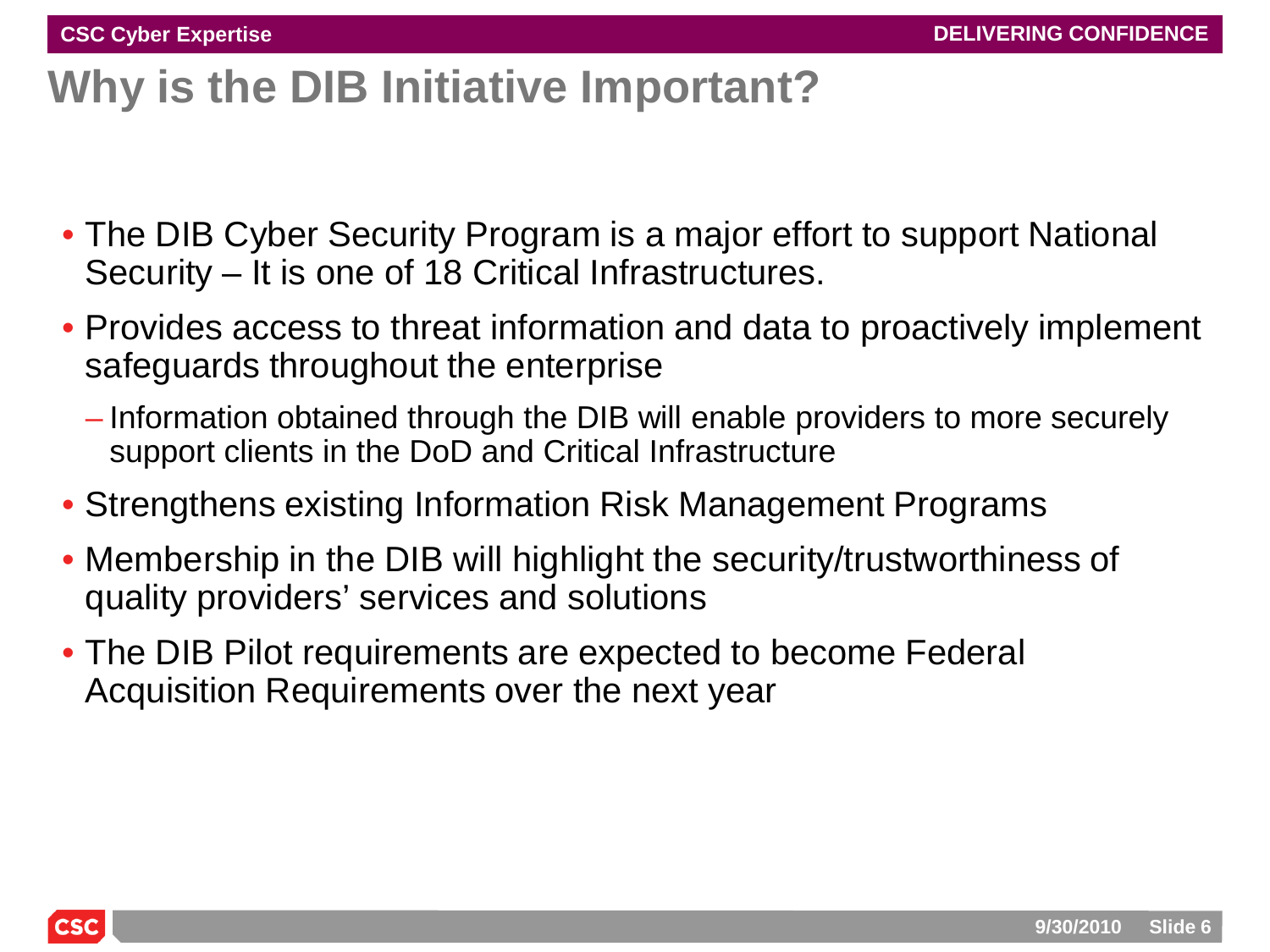**Cyber Attacks Against Critical Infrastructure Driver for Cybersecurity Services -- Vulnerability of Industrial Control Systems**

- The Stuxnet worm, reportedly the most sophisticated malware ever, has targeted Windows PCs that managed large-scale industrial-control systems in manufacturing and utility companies since at least Jan 2010.
- Speculation that Stuxnet was created by a state-sponsored team of programmers, and designed to cripple Iran's Bushehr nuclear reactor.
- Infected at least 30,000 Windows PCs in Iran; Iran's Atomic Energy Organization reportedly met recently to discuss how to remove the malware.
- Microsoft acknowledged that the worm targeted Windows PCs that managed large-scale industrial-control systems in manufacturing and utility companies.
- Those control systems, called SCADA, for "supervisory control and data acquisition," operate everything from power plants and factory machinery to oil pipelines and military installations.

Source:

http://www.computerworld.com/s/article/9188018/Iran\_confirms\_massive\_Stuxnet\_infection\_of\_industrial \_systems

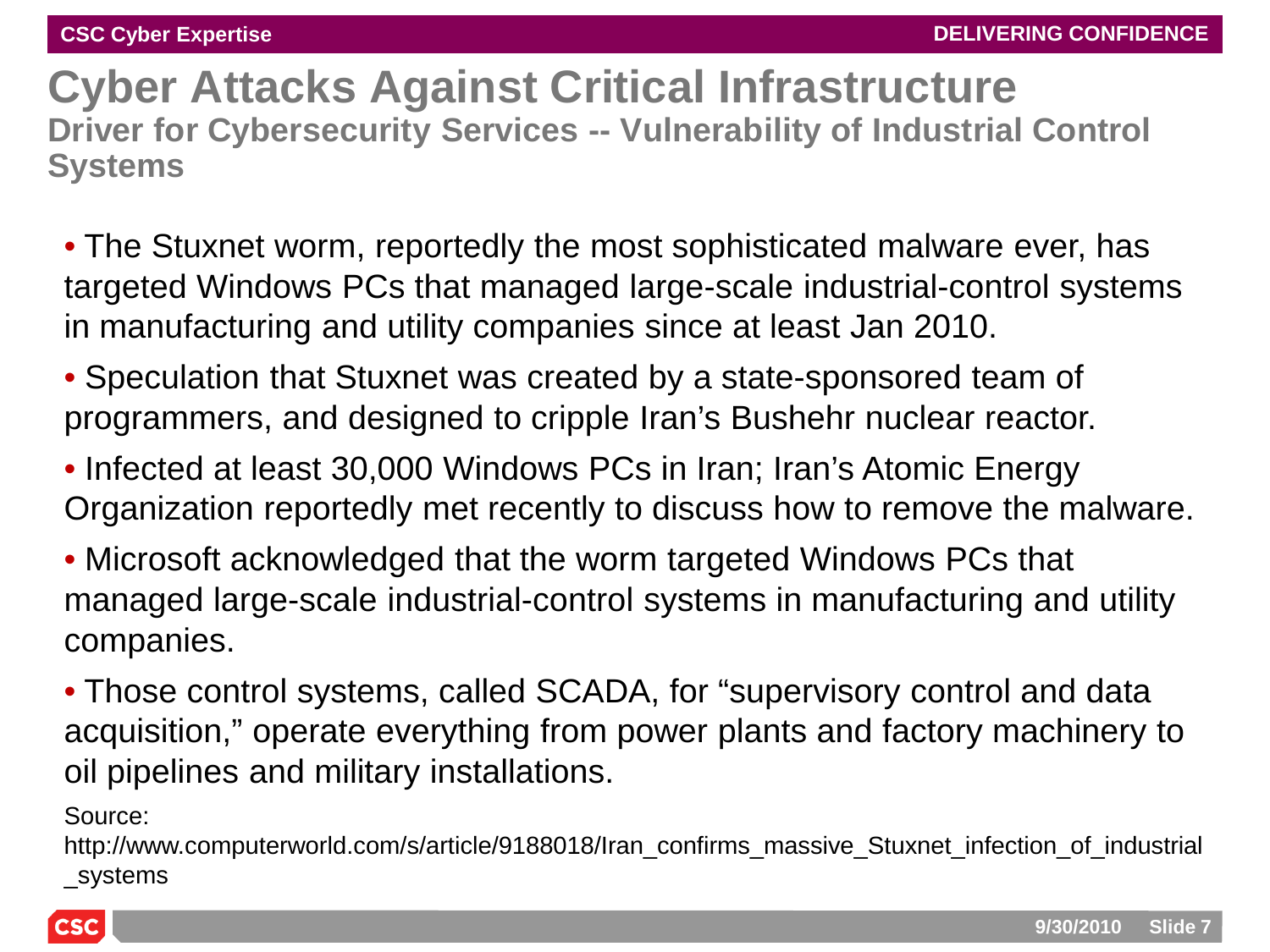# *"Call it what you will…an international struggle in cyberspace…economic, political, military"*

For to win one hundred victories in one hundred battles is not the acme of skill. To subdue the enemy without fighting is the acme of skill.

#### [Sun Tzu](http://www.brainyquote.com/quotes/quotes/s/suntzu138179.html)

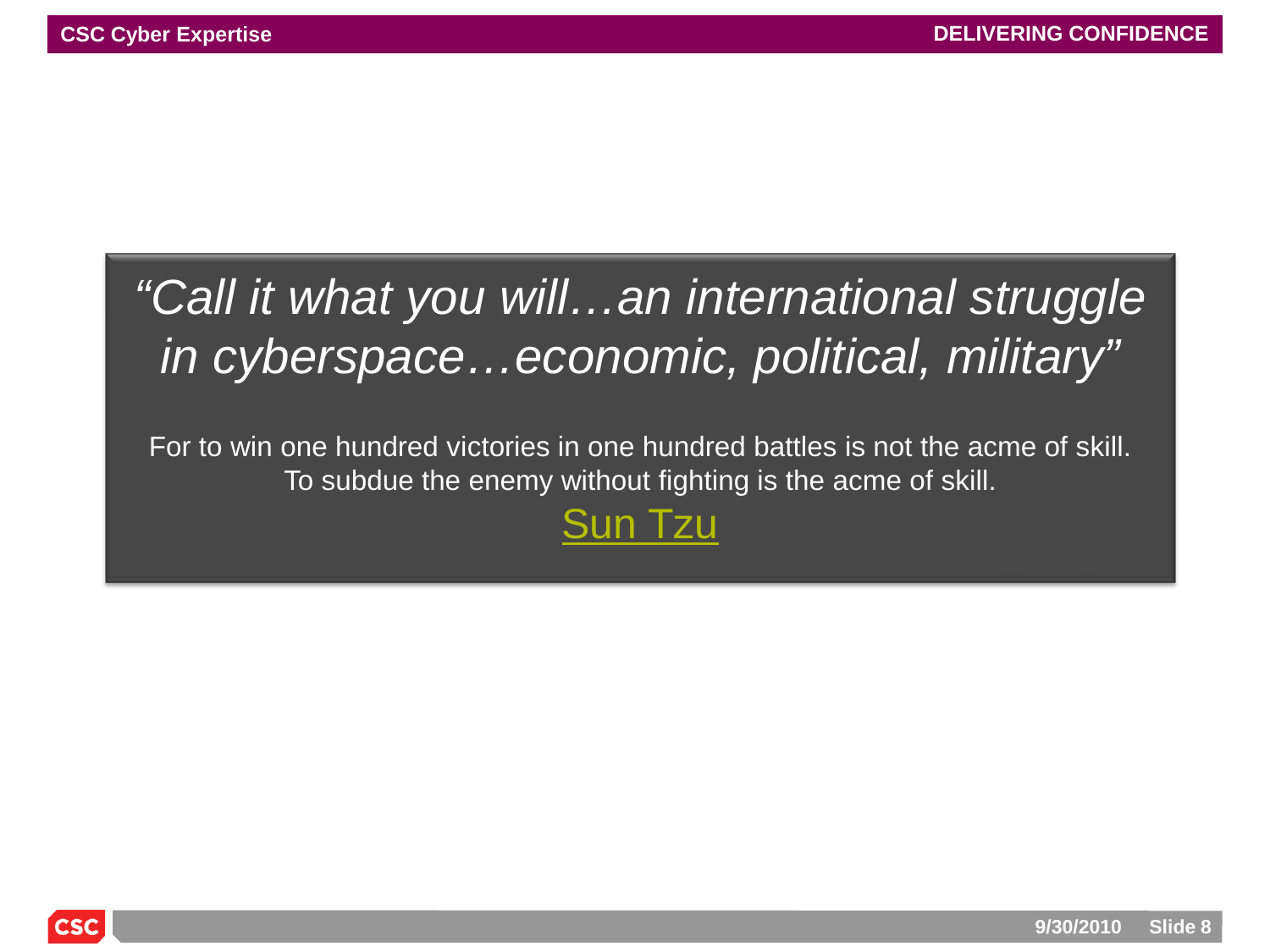Attac

#### **A Three Stage Escalation…we are engaged in Stage 2**

#### Stage 1: Passive Exploitation

- Reconnaissance
- Mapping, Code Injection
- Find weaknesses

#### Stage 2: Active Exploitation

- Steal blueprints
- Create Disinformation
- Success would mean that there may never be a need to go to Attack

#### Stage 3: Attack

- Take down a utility
- Disrupt a supply chain
- Create financial mis-trust

**Active Exploitation** 

**Passive Exploitation**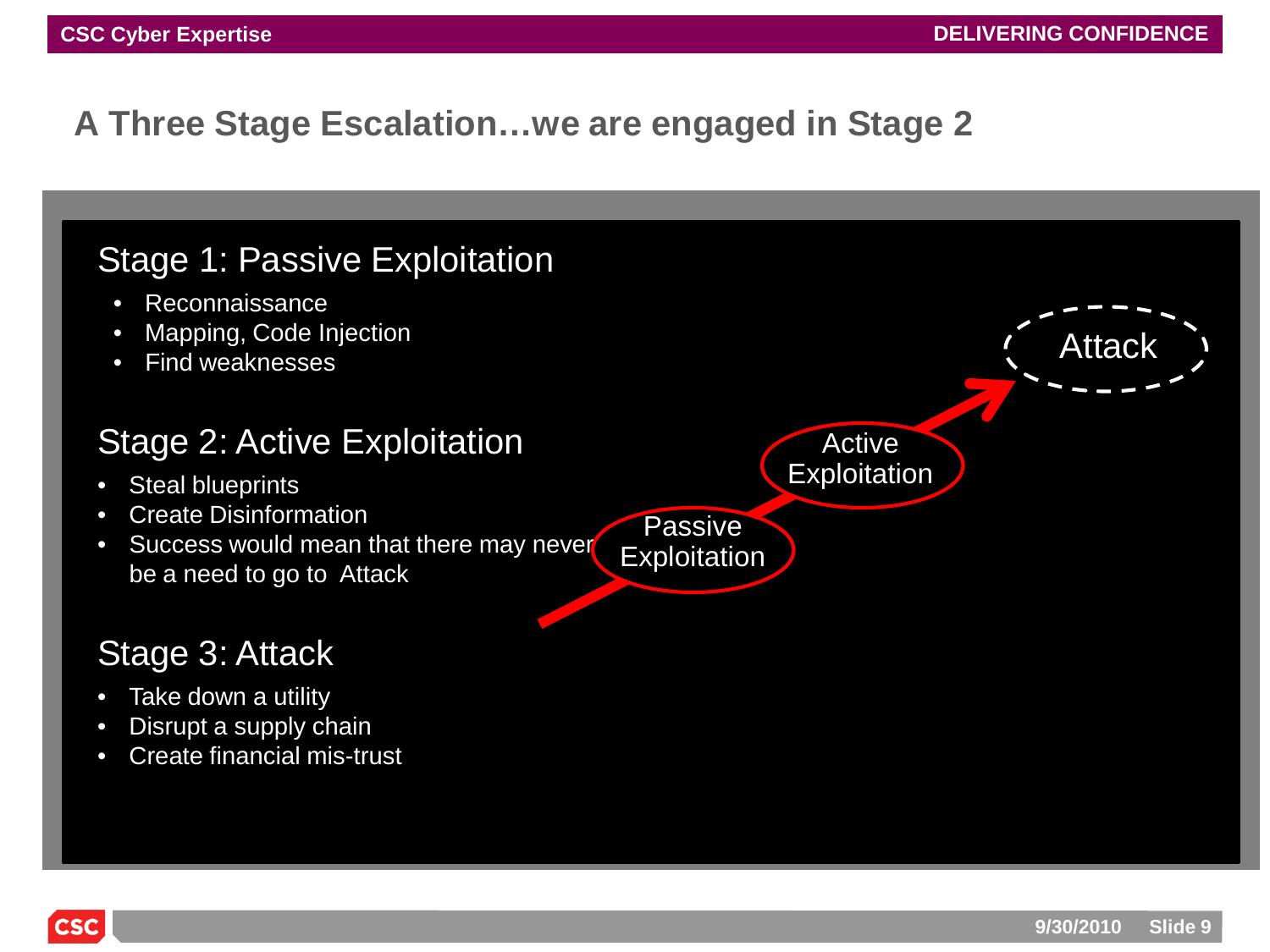*"It's asymmetric because… those intent on harm: are everywhere, may not be an organization at all, unconstrained by geo-political boundaries, can't pin attribution with certainty, motives are boundless, and groups combine not unlike business partners in a commercial market"* 

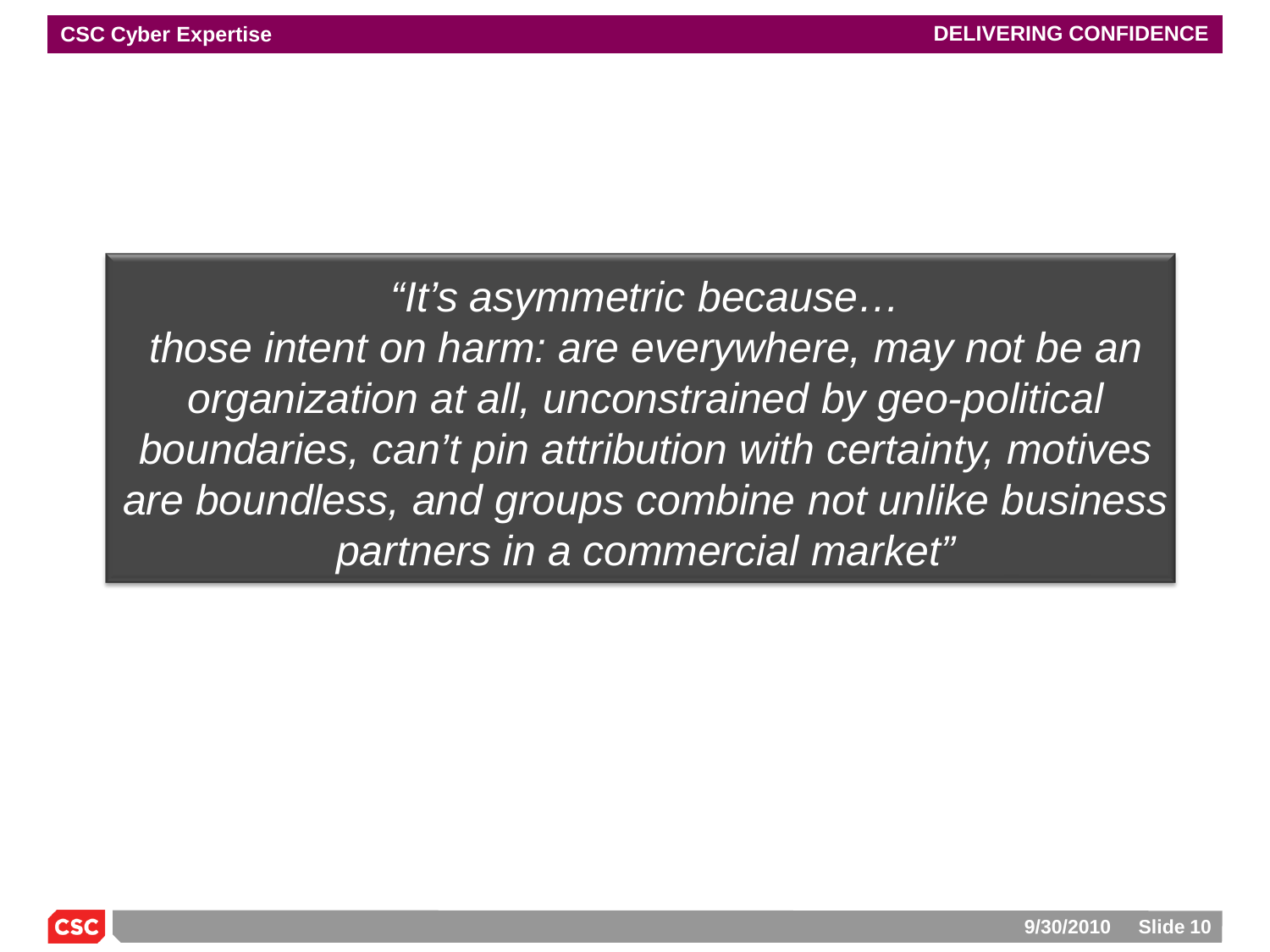#### **What's different between then and now…**

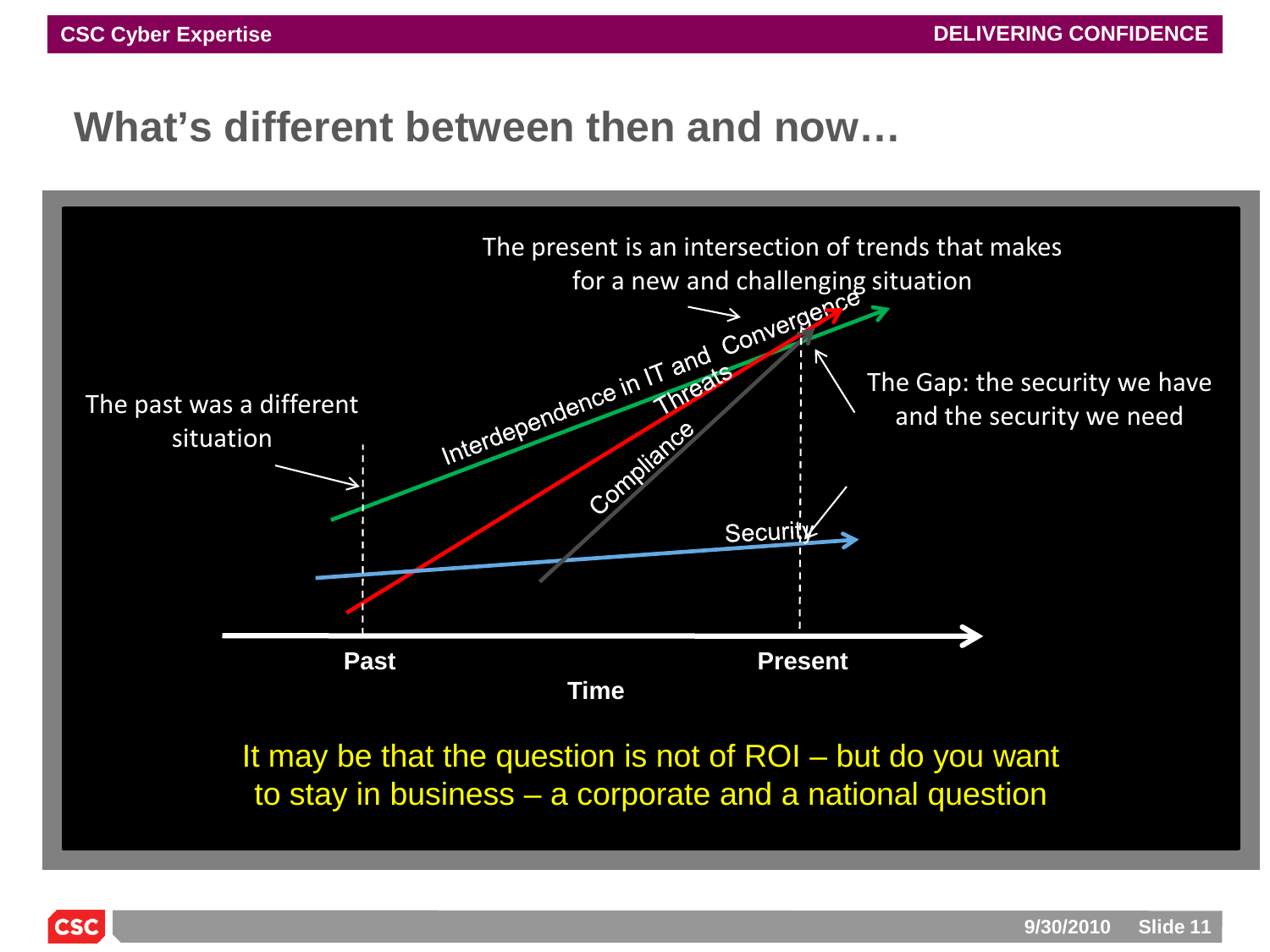#### **Lessons we should understand…**

![](_page_11_Picture_3.jpeg)

- Witnessing the depletion -- loss of competitive advantage
- It's a new world new generation of threats
- Adversaries are in our systems
- Compliance (penalties) more stringent not less
- Answers: Security must be designed in (architected)
- Bolt-on security insufficient to the present task
- Stage 2 (Active Exploit) is here to stay
- You will not hear a bang maybe a hiss (air escaping); maybe nothing
- Time to wake up to this reality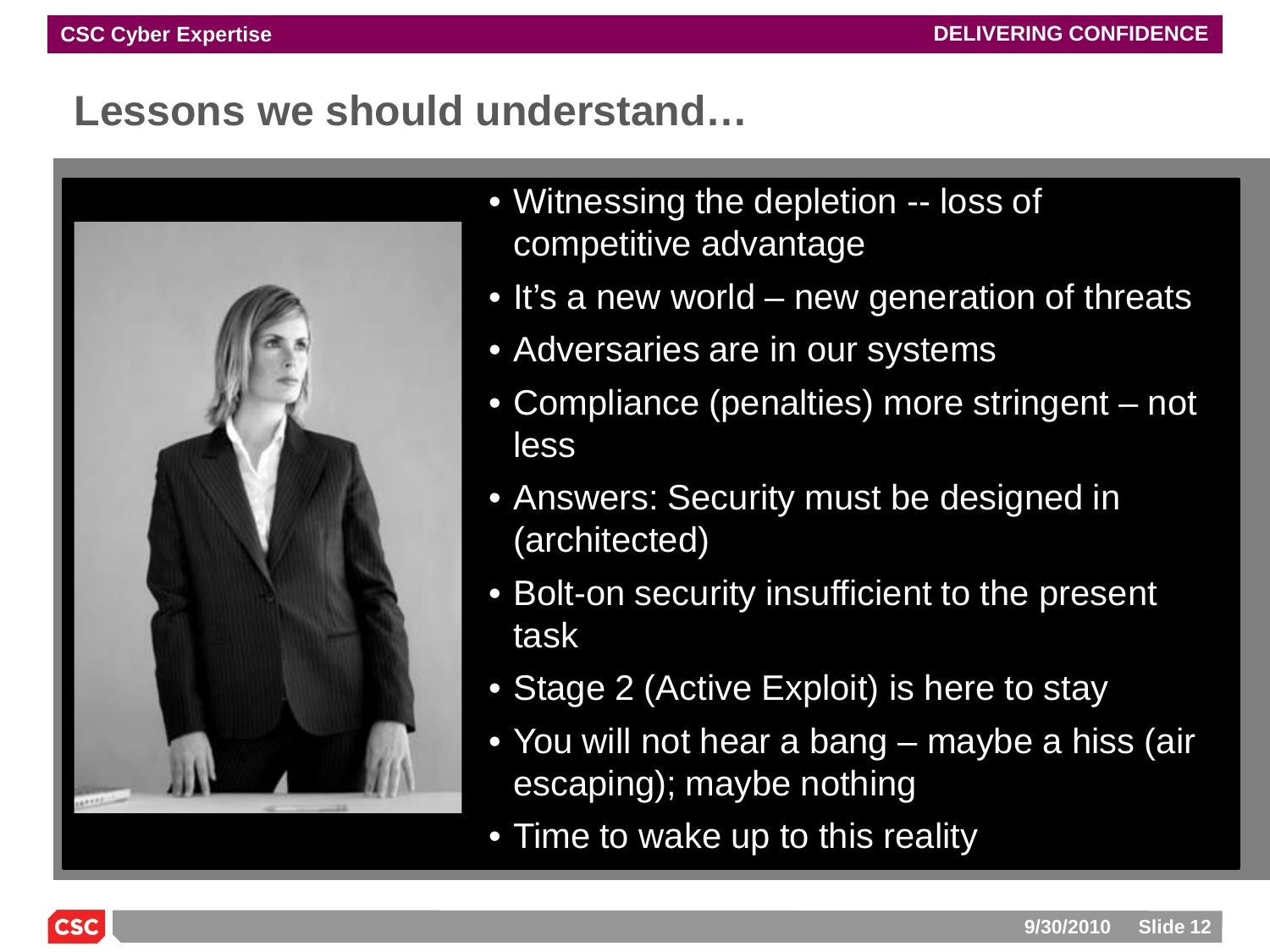#### **"The Security Stack"**

![](_page_12_Picture_4.jpeg)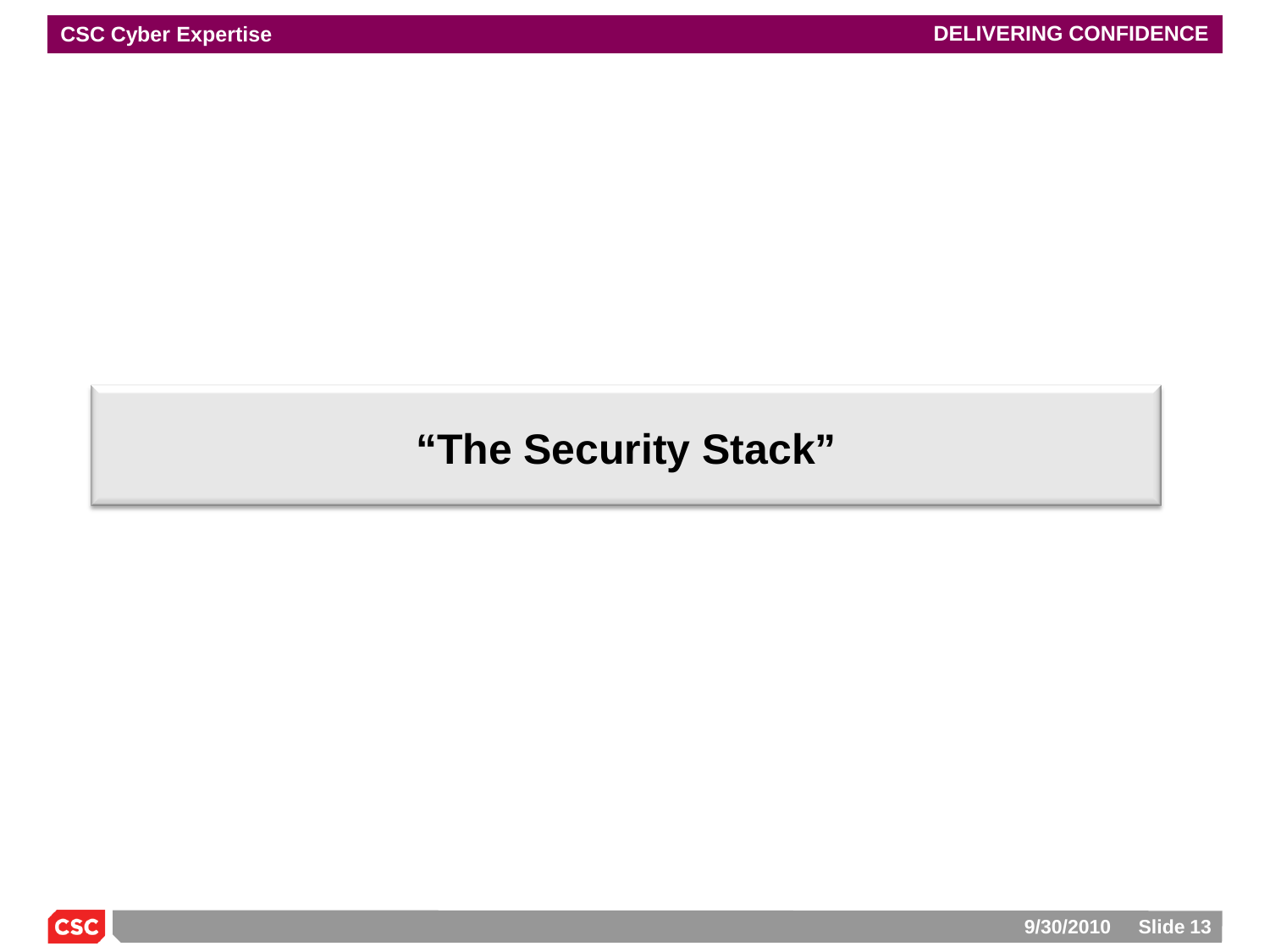# **Designing Security In: "The Security Stack"**

**Measuring up - to a new generation of threats**

![](_page_13_Figure_4.jpeg)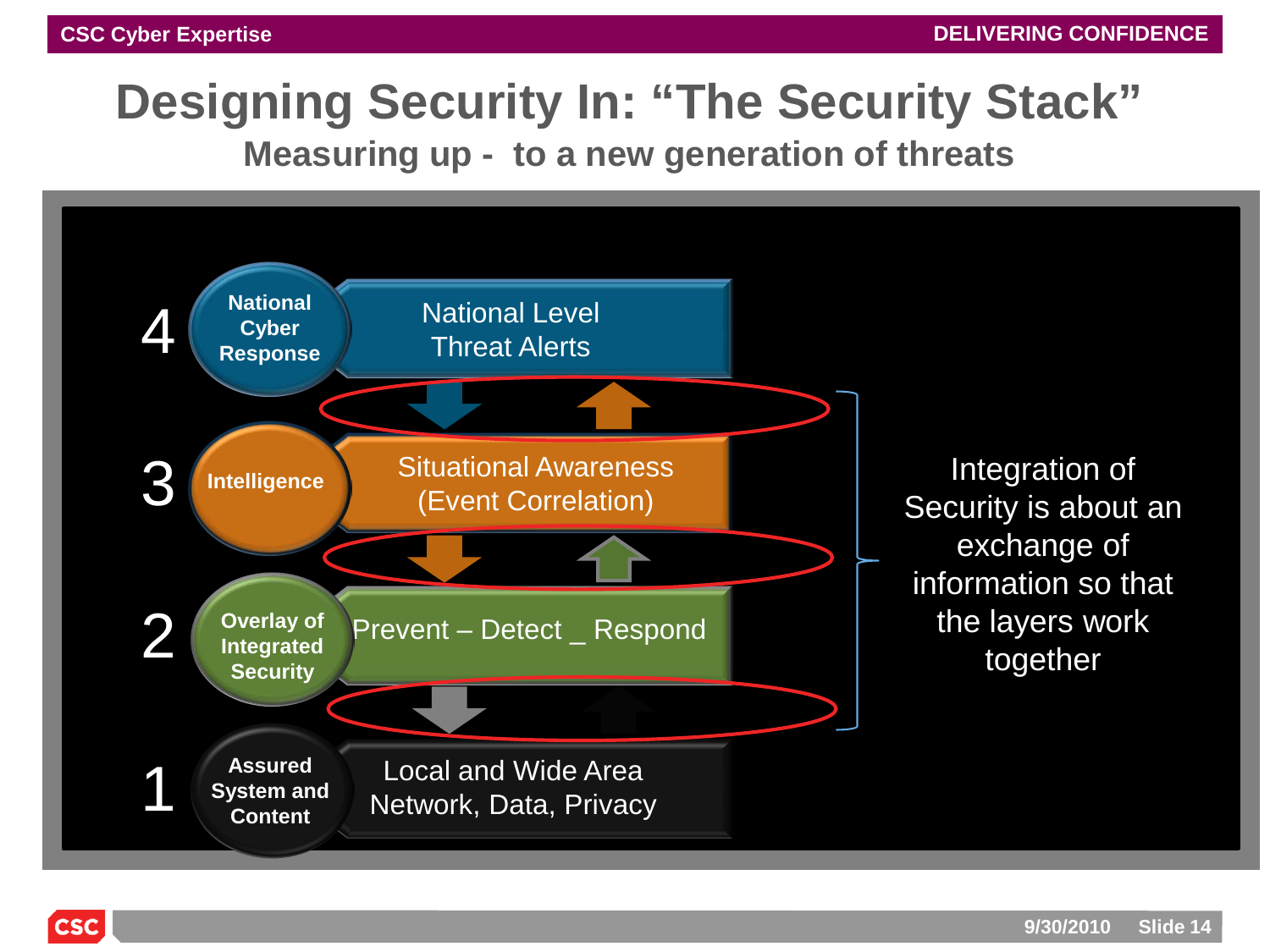# **The Cybersecurity Stack (Layer 1)**

![](_page_14_Figure_3.jpeg)

- Architecting (designing-in) the security
	- Enclave Isolation
	- Configuration Management Data Base
	- Endpoint Protection
- Privacy Requirements
	- Data Classification
	- Encryption
- Takes security solution engineers
	- Working with our solution architects
- Requires integration with Layer 2 functions
	- Unauthorized Configuration Information passed up to L2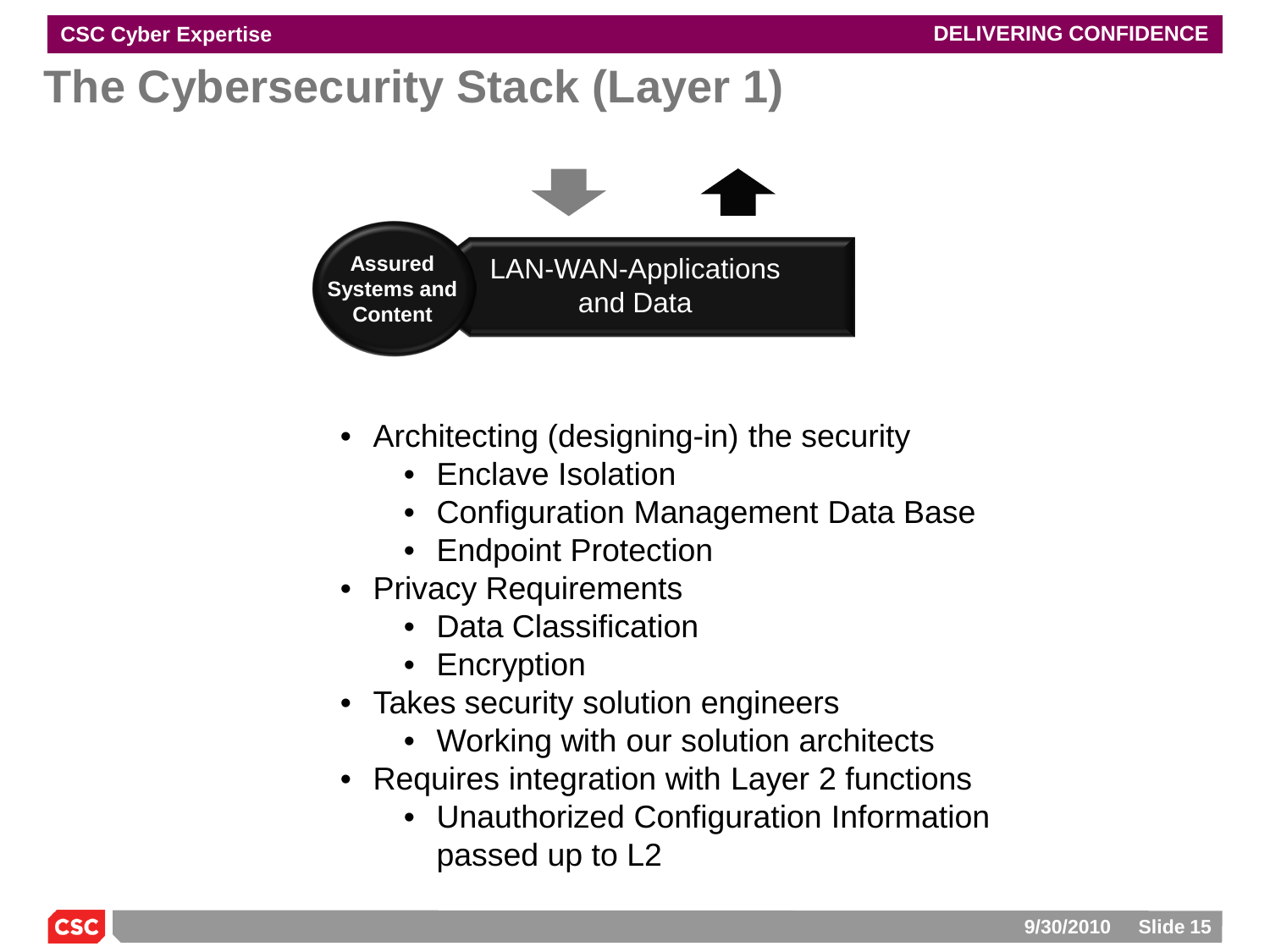# **The Cybersecurity Stack (Layer 2)**

![](_page_15_Figure_3.jpeg)

- Integrating the security overlay
	- Firewalls
	- Security Manager
	- Intrusion Detection Prevention
	- Data Loss
- Takes security solution engineers
	- Working with our solution architects
- Requires integration with Layers 1&3 functions
	- Example: Unauthorized Configuration Information passed up to L2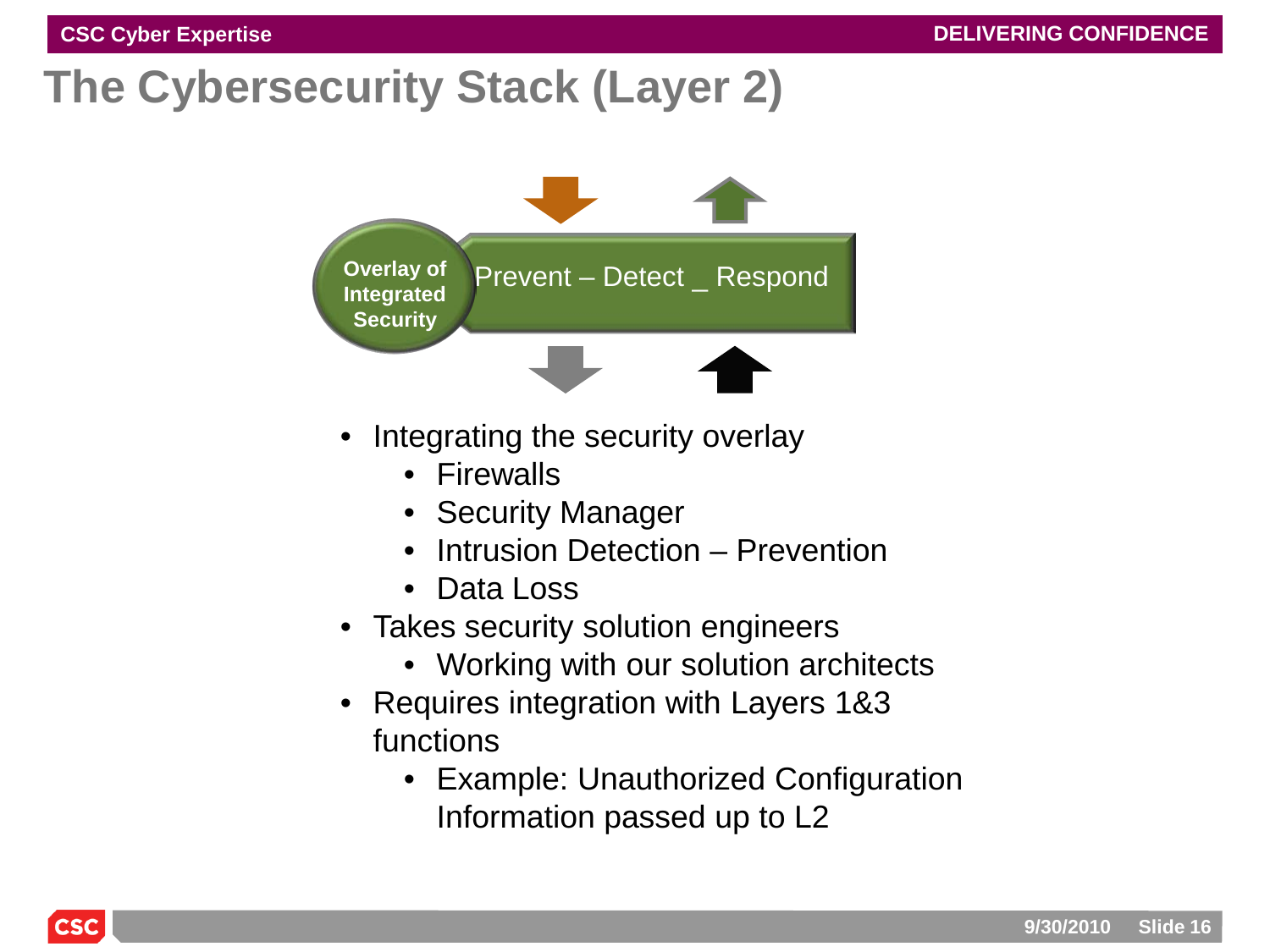# **The Cybersecurity Stack (Layer 3)**

![](_page_16_Figure_3.jpeg)

- Integrating situational awareness
	- Event Correlation
	- Incident Management
	- Threat Indices External
- Takes security solution engineers
	- Working with our solution architects
- Requires integration with Layers 2&4 functions
	- Example: Log information looking at trends, multi-threaded attacks, signatures, integration with external sources of threats (indices)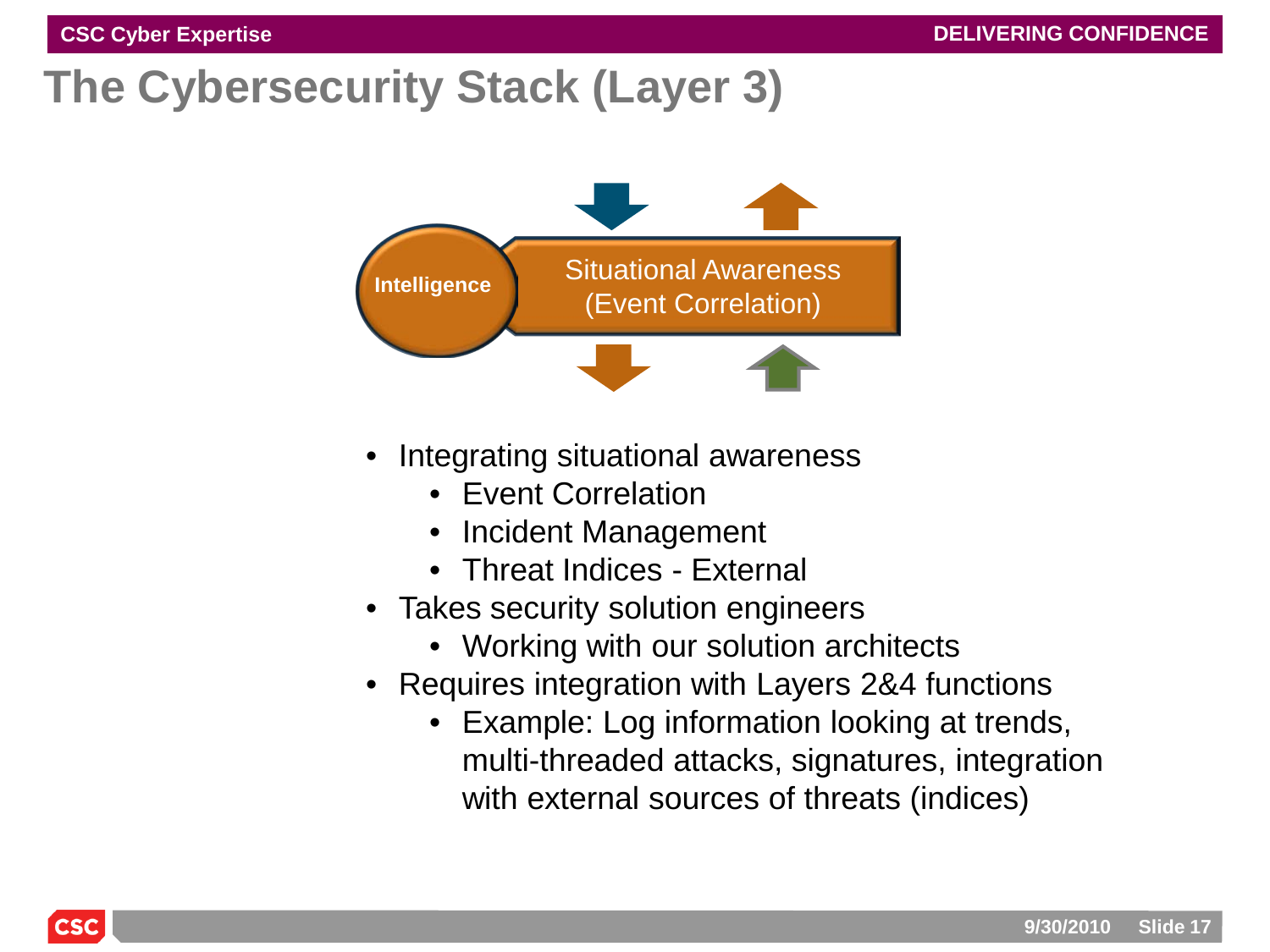# **The Cybersecurity Stack (Layer 4)**

![](_page_17_Figure_3.jpeg)

- Integrating situational awareness with Government – for critical infrastructure companies
	- Threat Indices External
- Requires integration with Layer 3 functions
	- Example: government provided threat indices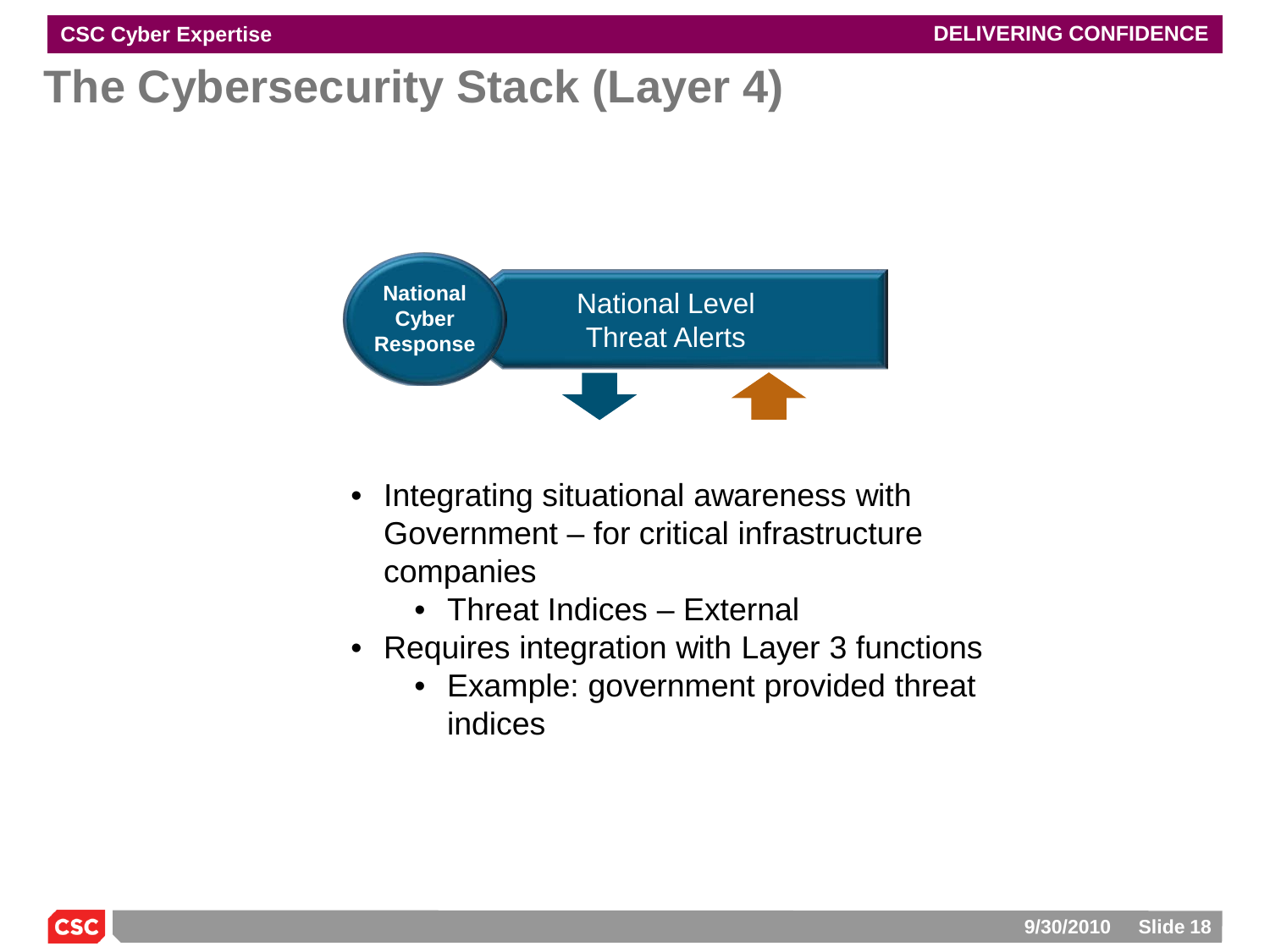# **A Strategic View of ICT Security**

• There is no real separation in cyberspace; we share a common environment with allies, partners, adversaries, and competitors.

• It is important to understand computer network defense, and be informed by exploitation and attack.

• Security is more about architecture and integration than about deployment of more products to build perimeter defenses.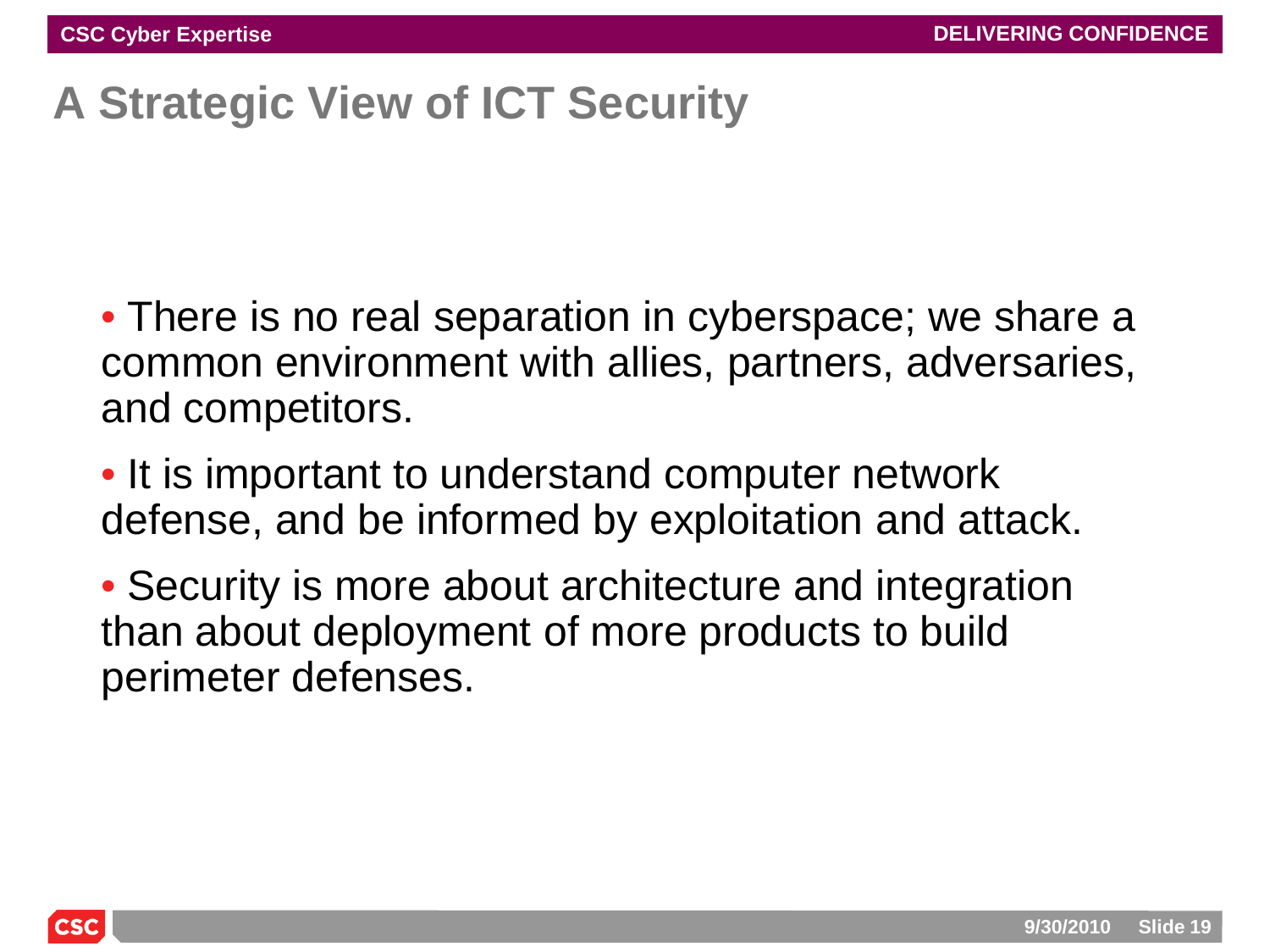#### **Public Sector aggressively investing in Cyber Solutions driven by increase in severity and number of attacks.**

The U.S. public sector has seen an increased investment in cyber security technologies and has begun to coordinate cybersecurity activities, set cyber security R&D goals and create frameworks for public/private partnerships.

| <b>Drivers</b>                               | • Exponential increase of data flows over government networks.<br>• U.S. adversaries perceive our dependence on information technology<br>and our cybersecurity weakness as exploitable.<br>• Increased endpoint security risks from mobilized workforce.<br>• Confidential information leaks via Web 2.0 applications.<br>• Increase number of data breach incidents.<br>• Increased use of virtualization technologies such as cloud computing<br>and open source applications. |
|----------------------------------------------|-----------------------------------------------------------------------------------------------------------------------------------------------------------------------------------------------------------------------------------------------------------------------------------------------------------------------------------------------------------------------------------------------------------------------------------------------------------------------------------|
| <b>Public/Private</b><br><b>Partnerships</b> | • Aligning of national defense with critical infrastructure.<br>• Private sector designs & operates public sector infrastructure.<br>• Public sector must defend infrastructure.<br>• Private sector reluctant to share information due to threats against<br>their intellectual property due to Freedom of Information Act.<br>• Industry also needs the government to protect their competitive,<br>proprietary data for economic advantage.                                    |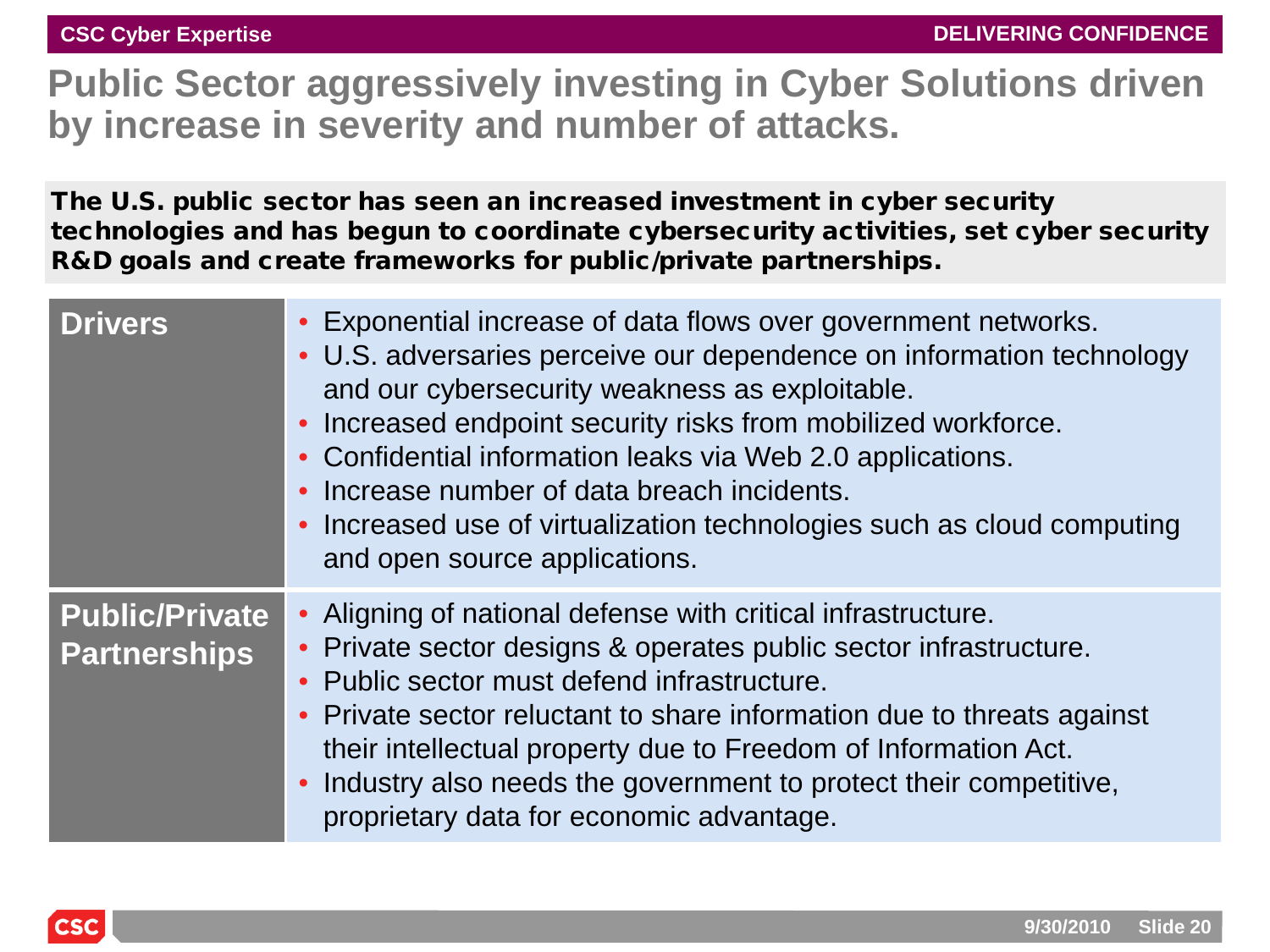# **Cybersecurity – a National Security Imperative and Global Business Issue**

- Nations and critical infrastructure owners and operators are dependent on Cyber for national security, economic wellbeing, public safety and law enforcement, and privacy.
- Major companies must ensure the resiliency of their operations, protect their reputations and the privacy of their customers, differentiate their brand, and meet compliance obligations.
- Innovative technologies and information assurance strategies must be implemented by government and private companies through fully integrated, end-to-end cyber solutions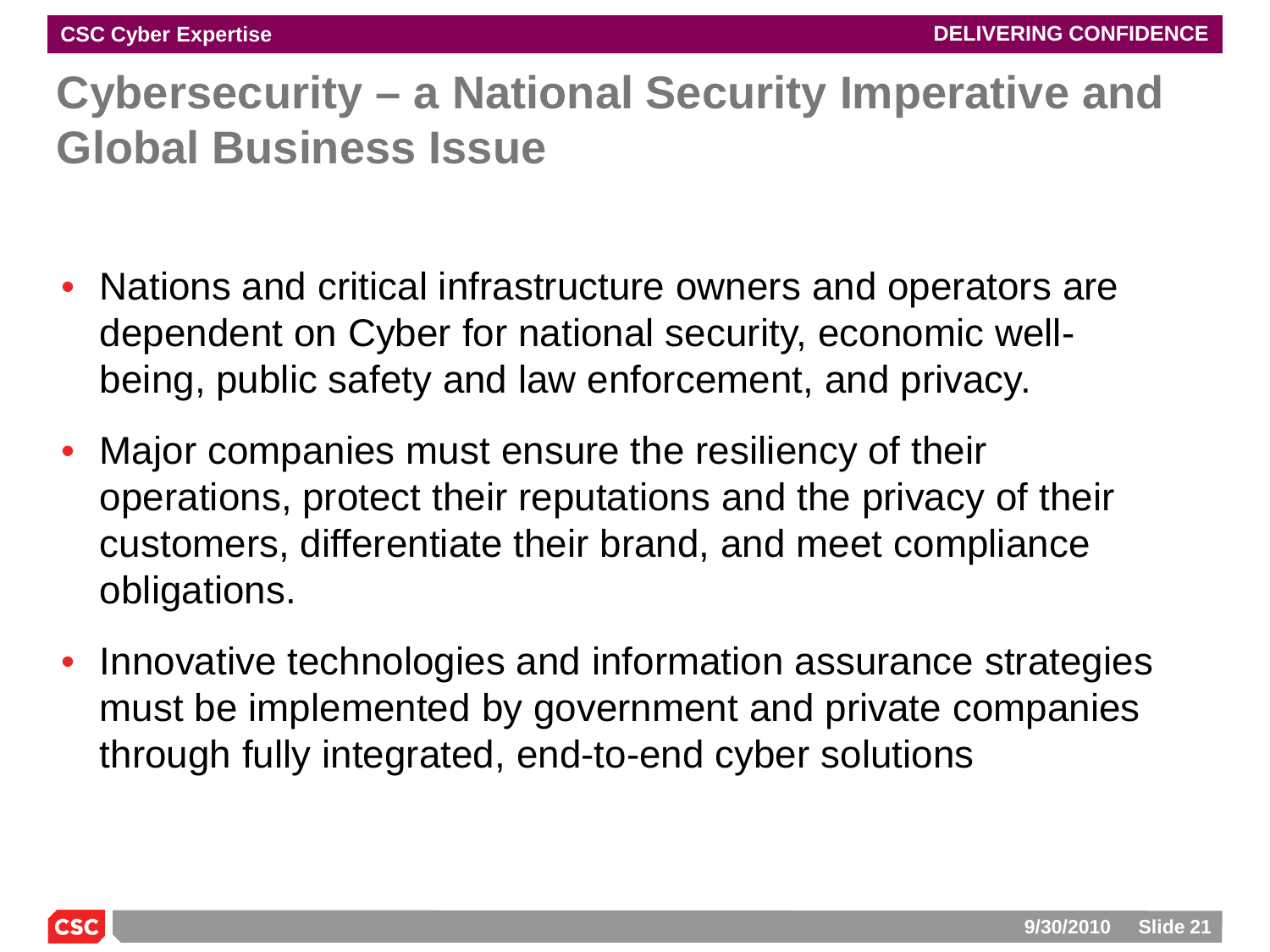## **Public Policy Challenge**

- Nations are dependent on cyber for national security, economic well-being, public safety, and law enforcement
- Risk is real but not visible and obvious
- Authority/control is spread among multiple entities in the public and private sectors
- ICT is international
- Individuals and organizations are reactive and tactical, not proactive and strategic
- We do not learn lessons from the past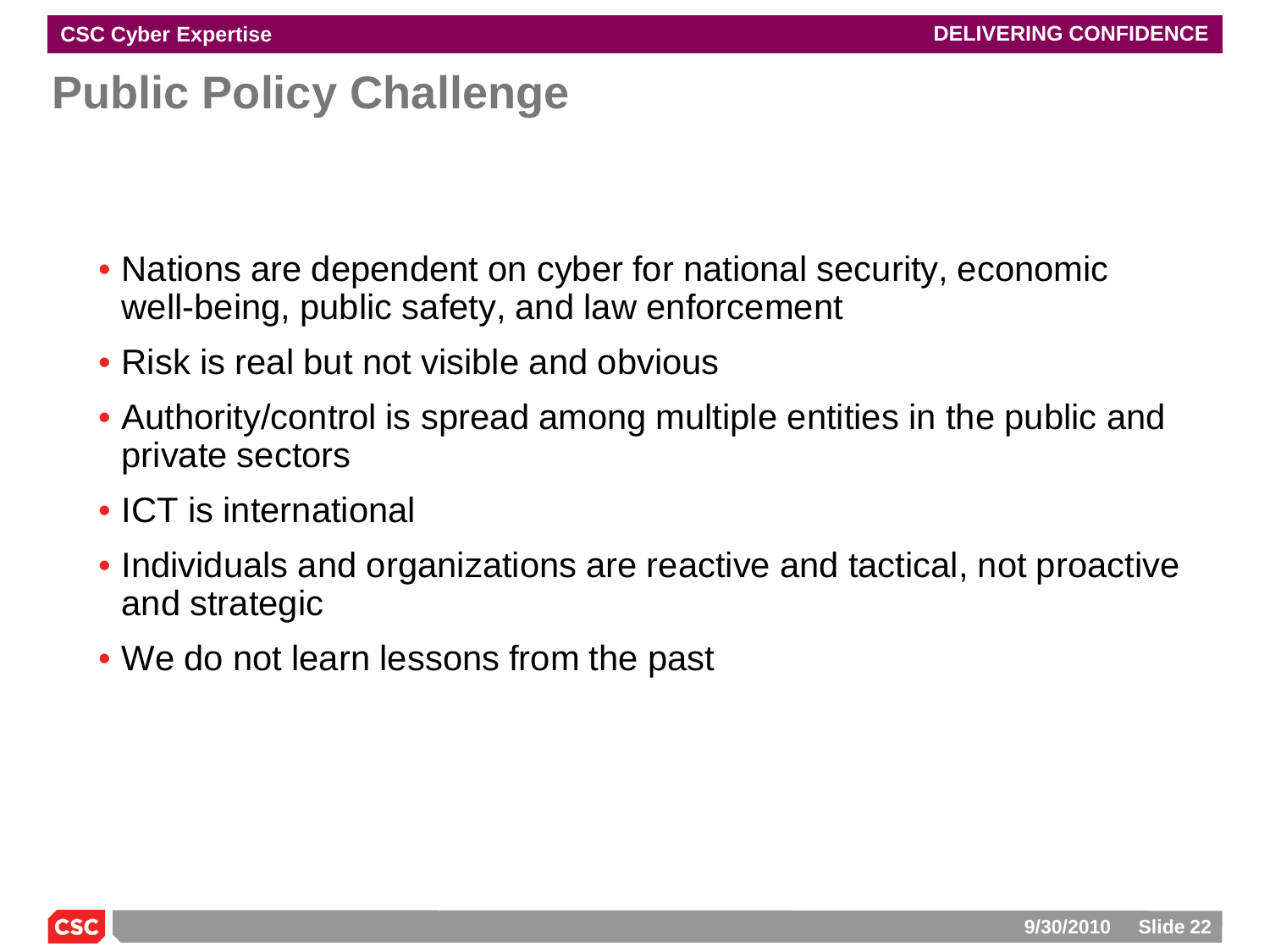**CSC** 

# **Cyber infrastructure underpins critical elements of CIKR**

![](_page_22_Figure_3.jpeg)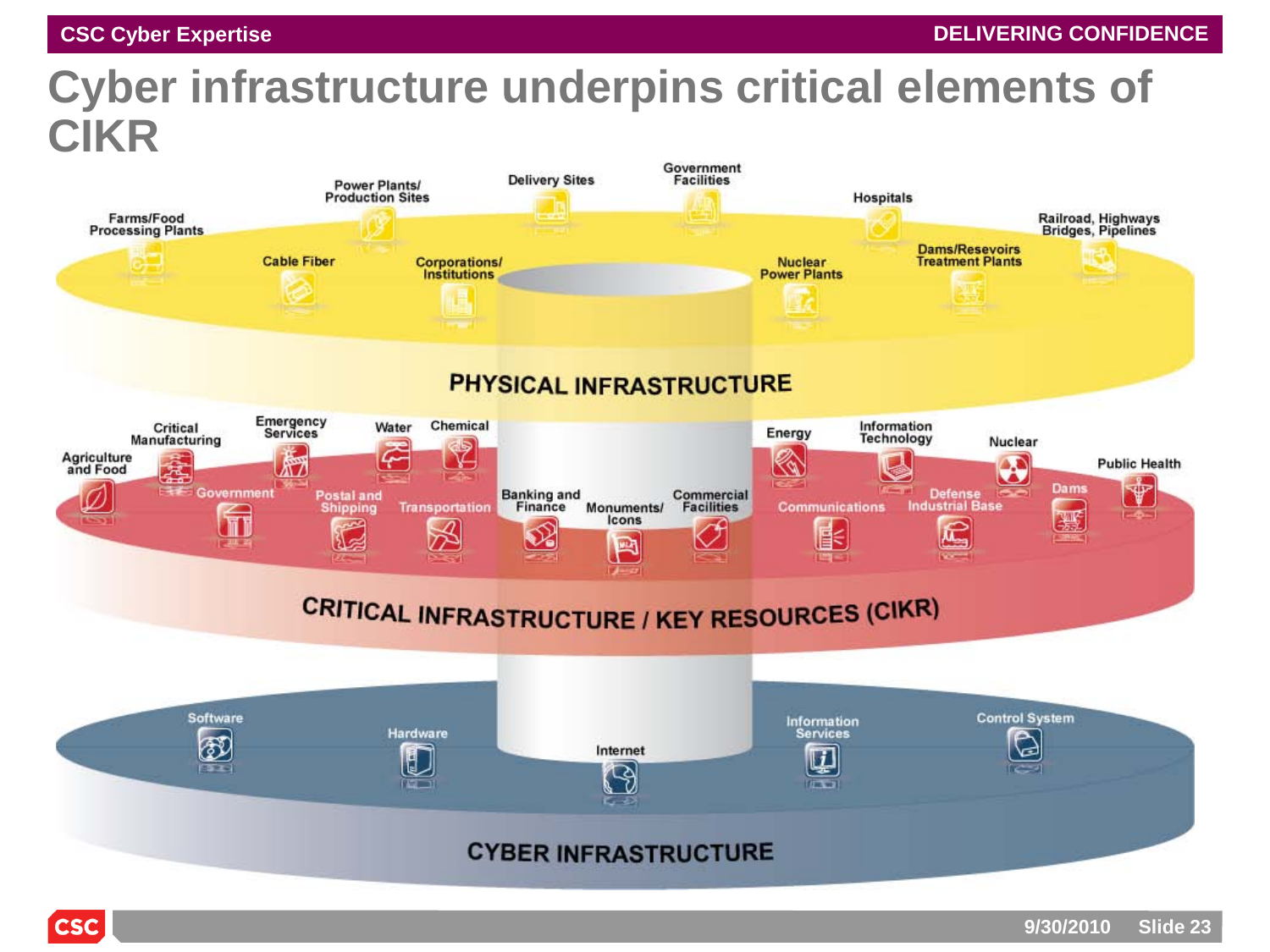## **What is needed nationally and internationally?**

- A strategic approach to facilitate public/private collaboration and information sharing to set requirements, and resource, execute, and track progress on national strategic priorities:
- ICT risk;
- ICT preparedness;
- Malicious activity and cyber crime; and
- Research and development.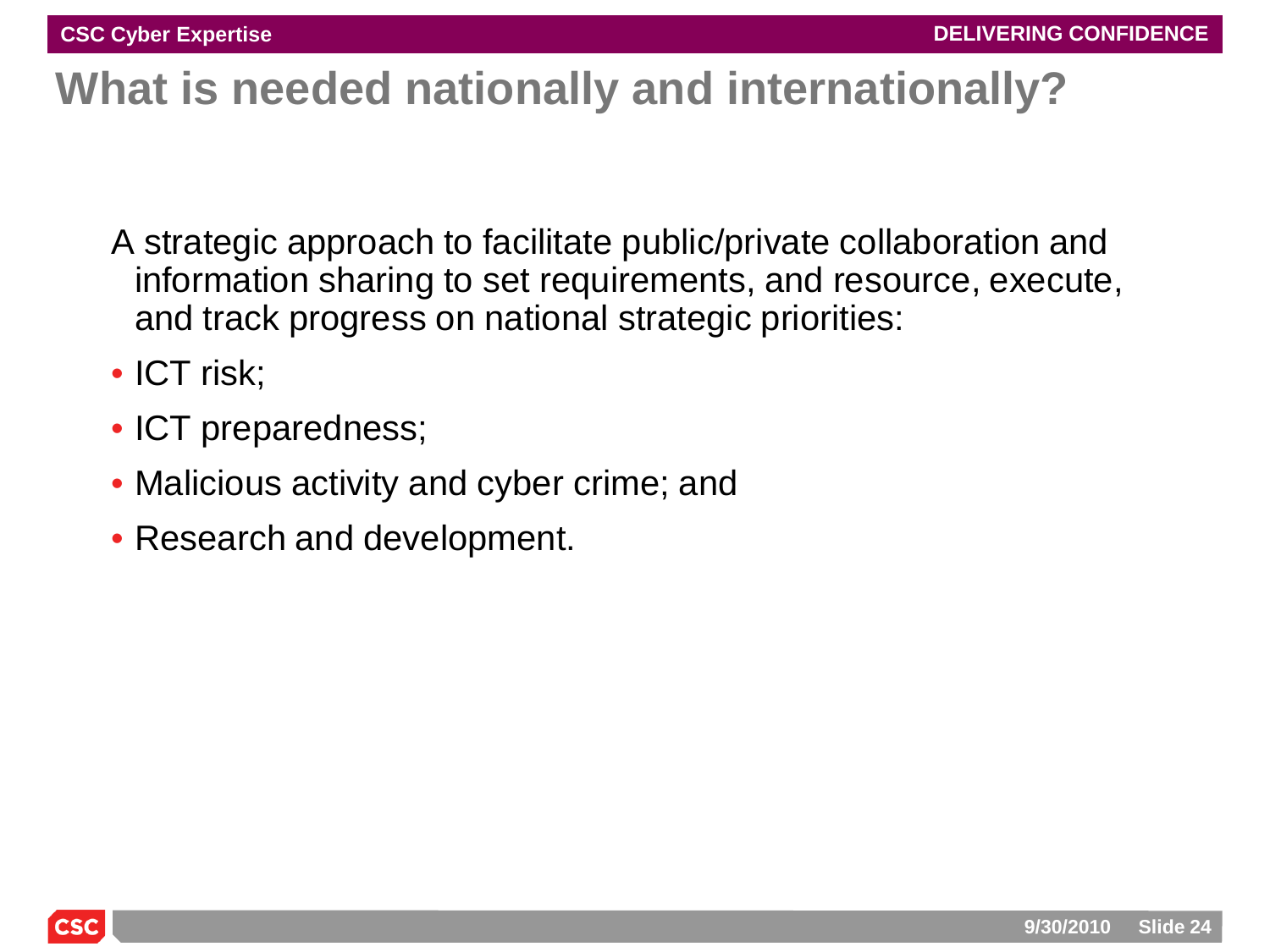## **How should the challenge of ICT risk and preparedness be addressed?**

- Stakeholders at the organizational, national ,and int'l levels must work together
	- –to identify critical functions,
	- –assess and mitigate risk, and
	- –plan, and build capacity for, response and recovery
- Use standards to drive risk reduction
- Exercise to identify gaps and improve
- Pursue innovation
- Use this process to identify requirements to drive resource allocation for risk mitigation, response preparedness, and research and development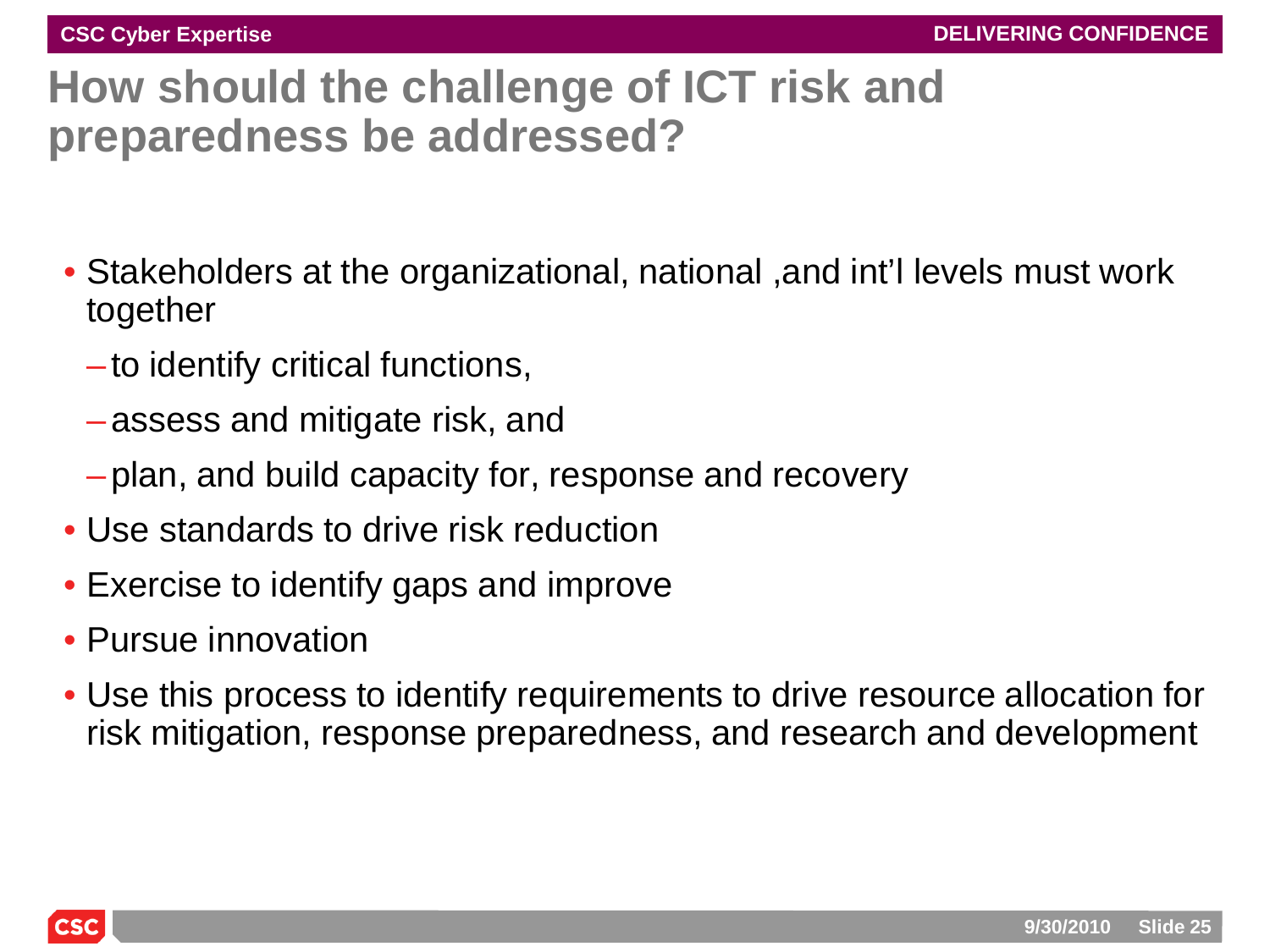## **What do we need to do? How are we doing?**

- 1. Private sector needs a seat at the table of decision-making.
	- Need representatives to the IPC and IPC sub-working groups.
- 2. Identify strategic priorities for public/private collaboration informed by input from private sector and government representatives:
	- Cyber risk;
	- Cyber preparedness;
	- Malicious activity and cyber crime; and
	- Research and development.
- 3. Each priority requires goals, objectives, and corresponding metrics and milestones.
	- Helps in setting resource requirements.
	- Promotes accountability by government (Executive and Legislature) and by private sector.
	- Makes it possible to track progress and inform areas of improvement.
- 4. International agenda should further strategic cyber priorities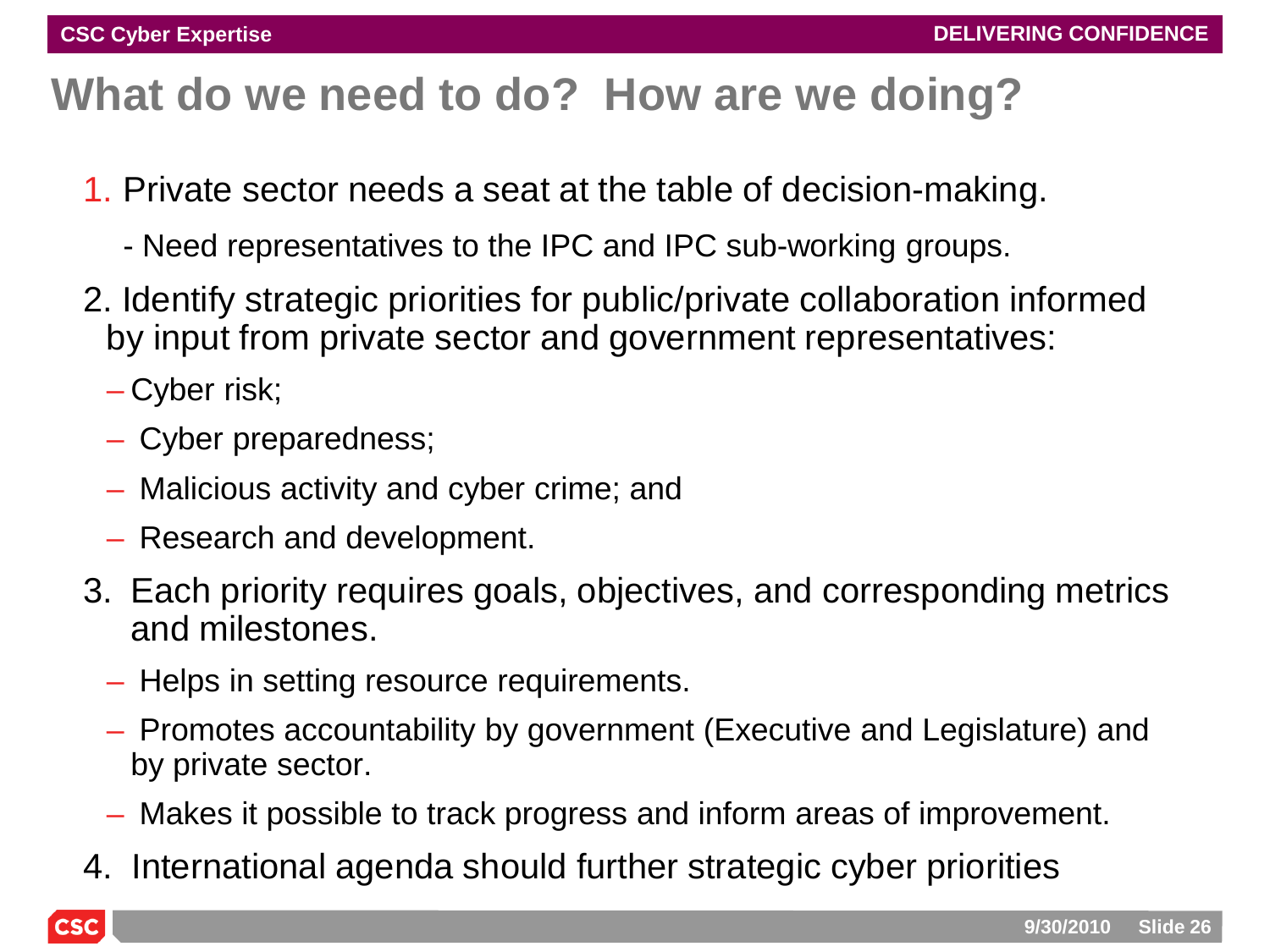## **Cyber Risk**

- Nation's threat paradigm needs to be replaced by a risk paradigm (threat, vulnerabilities, and consequences);
- We need a national cyber risk assessment that spells out what the nation needs to worry about and what we need to do about it;
- Using a risk focus, expand the NIE (threat) model of broad-based government participation, to include private sector.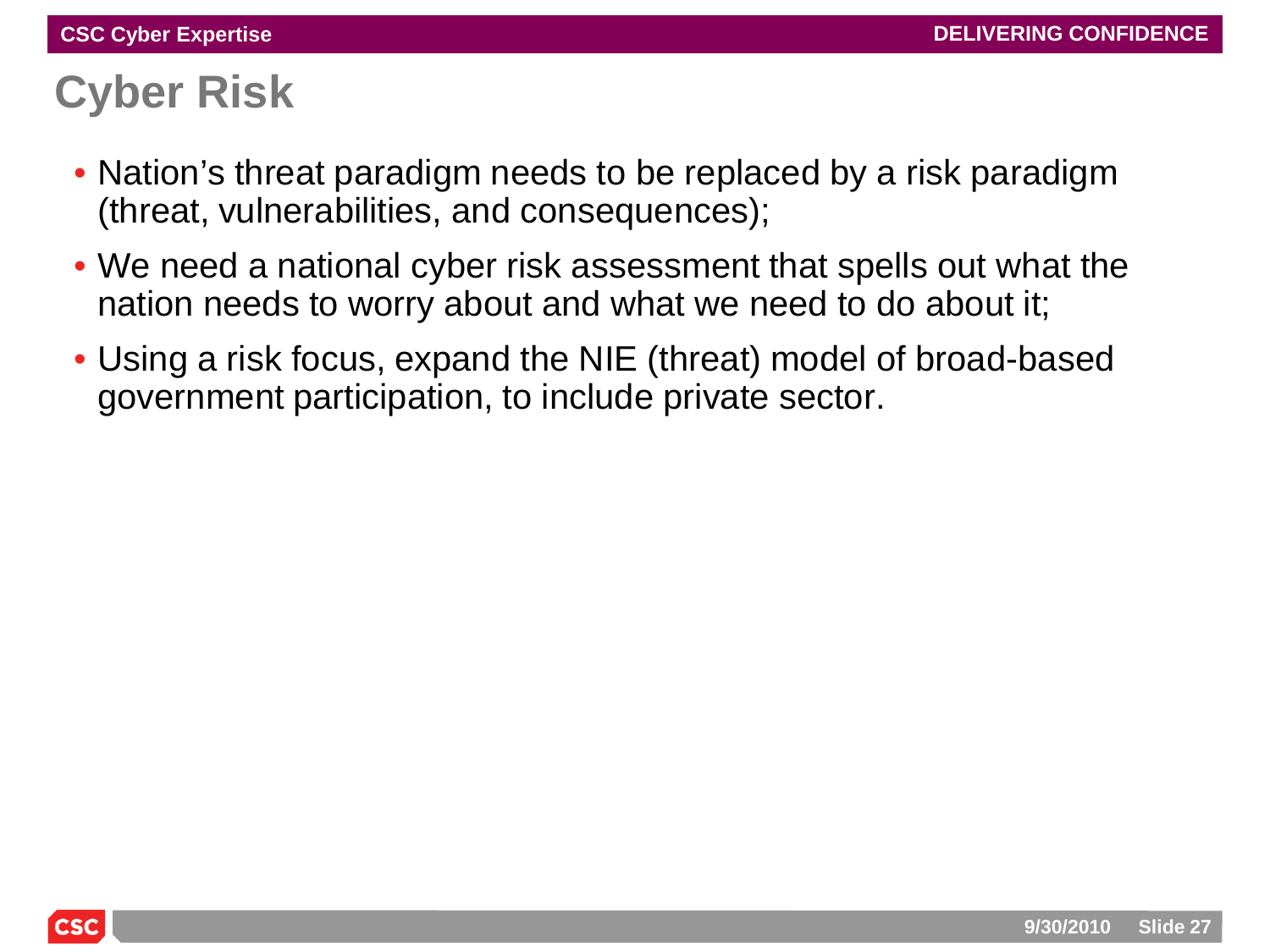### **Cyber Preparedness**

- Set requirements for situational awareness and a common operating picture for government and critical infrastructure
- Set requirements for a a public-private collaborative framework to address cyber incidents:
	- Analysis
	- Response
	- Recovery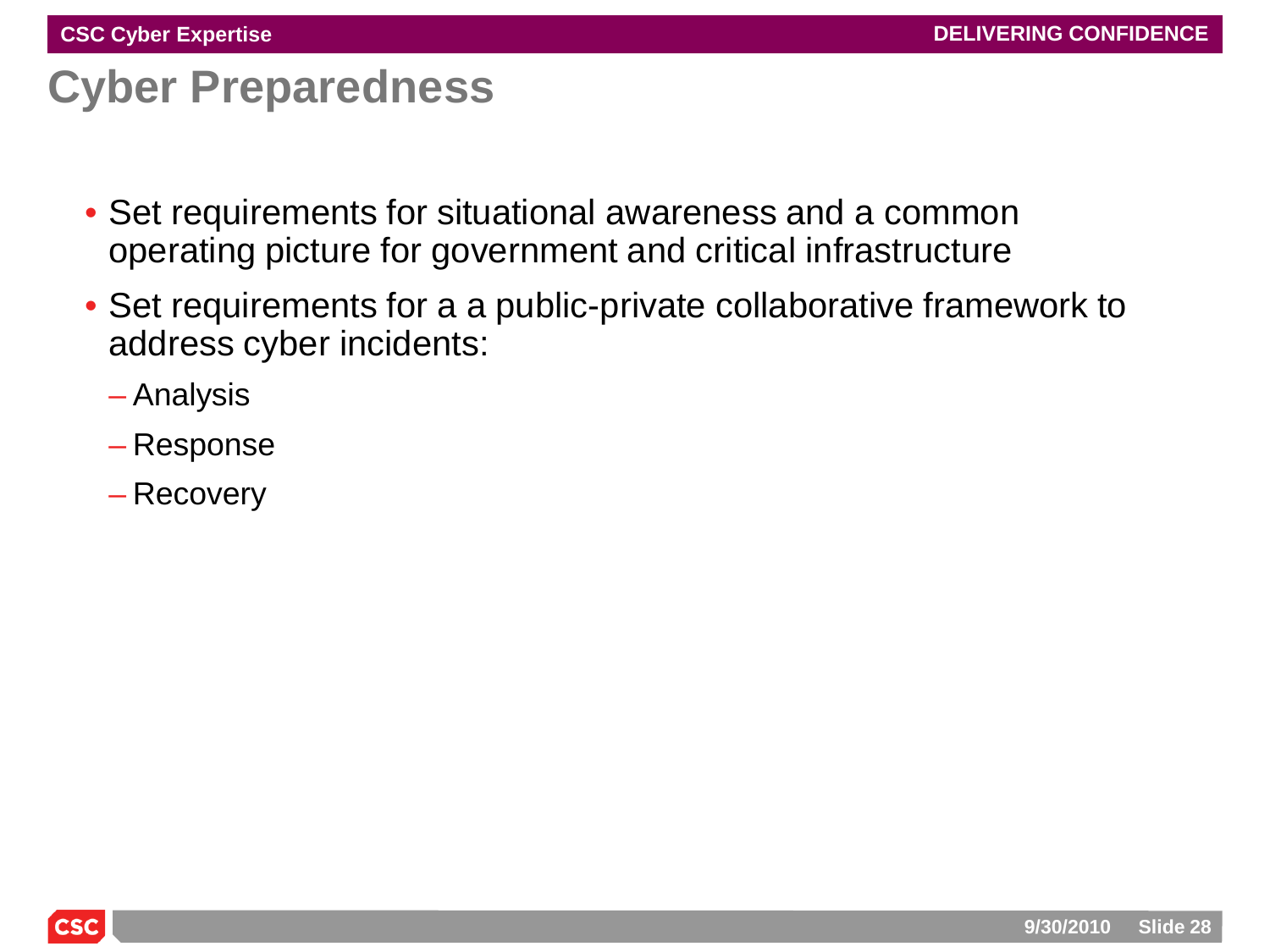#### **Research and Development**

- The nation must develop a national cyber R&D agenda to better assess and mitigate risk, enhance preparedness, and address the long-term hard problems we face in cyberspace
- The agenda must be informed by government and private sector, academia, and our closest allies.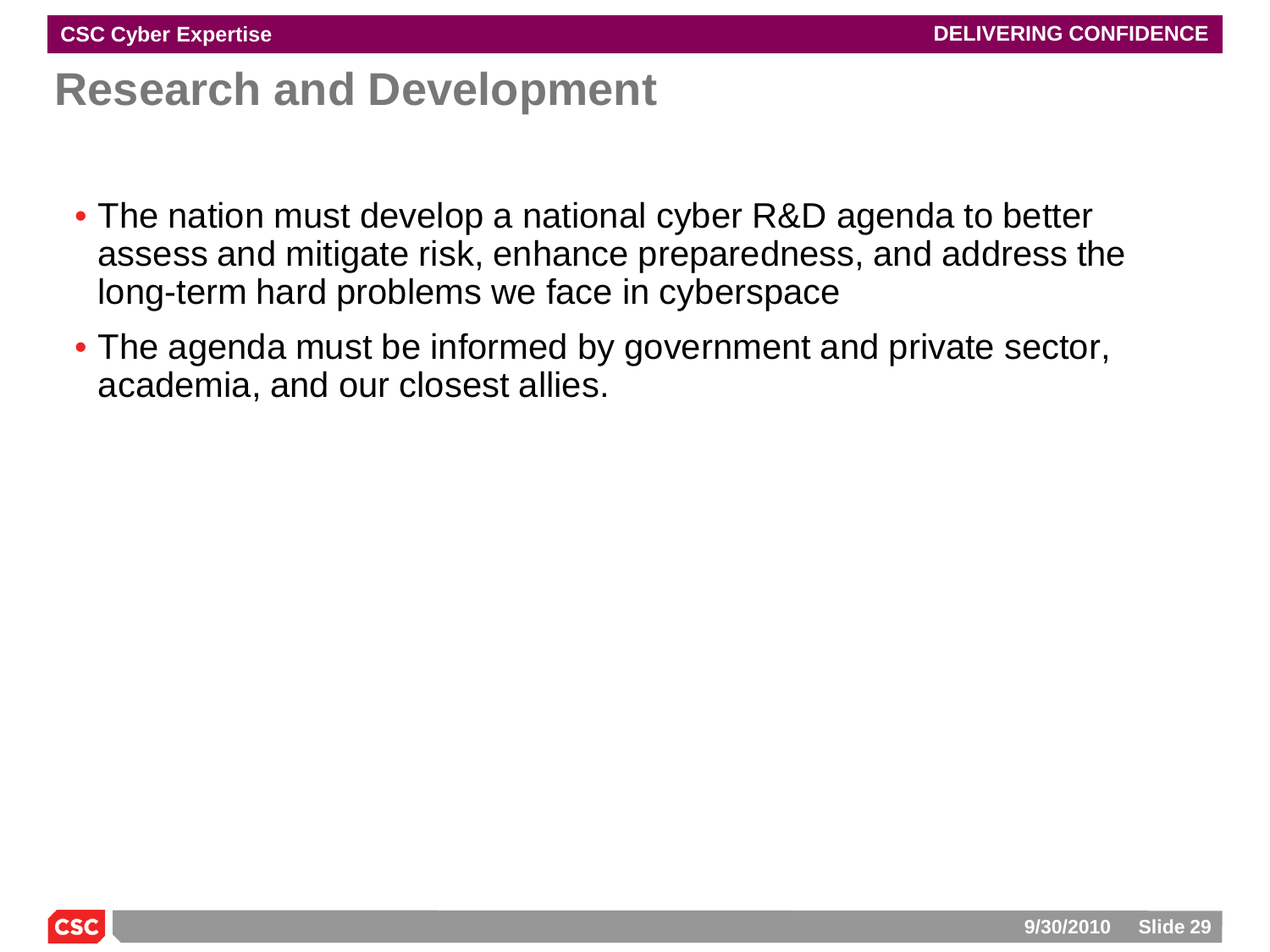## **Malicious Activity**

- We must act strategically and proactively
- Malicious activity is a key component of ICT risk -- one part of a continuum of risk that the nation faces from terrorists, sophisticated hackers and hacktivists, organized criminal groups, and nation states (and those working for them).
- Law enforcement must work across government and with the private sector to prioritize action and resources, track progress, and impact malicious activity to reduce risk.
- Accountability is key to progress.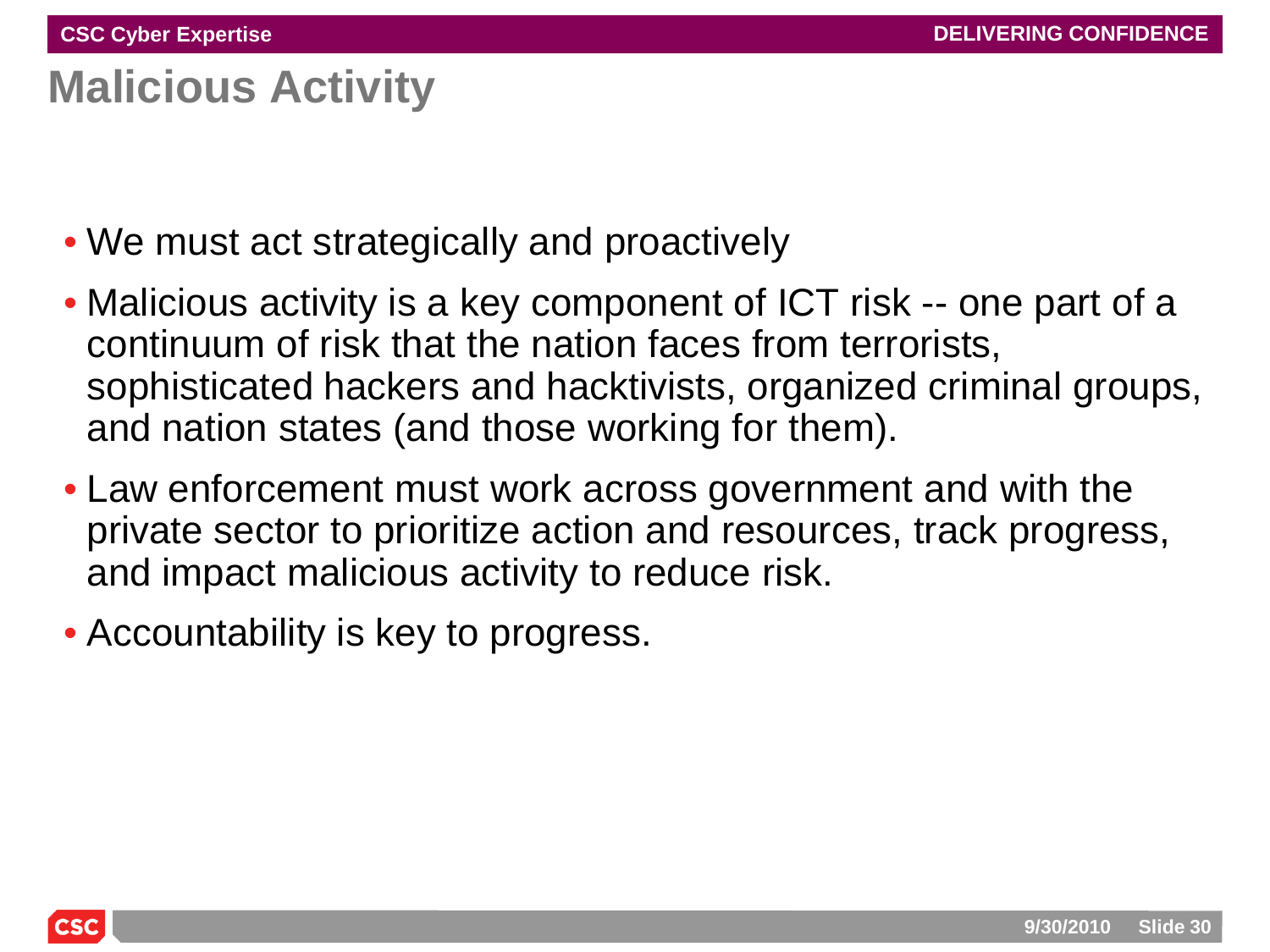### **Malicious Activity/Cyber Crime**

- U.S. must work nationally and internationally to address the underlying problem that there are virtually no consequences for malicious activity in cyberspace.
- Government and private sector should partner to collect and share data on the most significant malicious actors & enablers
- Coordinate efforts to shut them down and reduce frequency, impact, and risk of malicious cyber activity
- Mitigate the circumstances and vulnerabilities that allow them to operate
- Encourage private lawsuits as a complement to law enforcement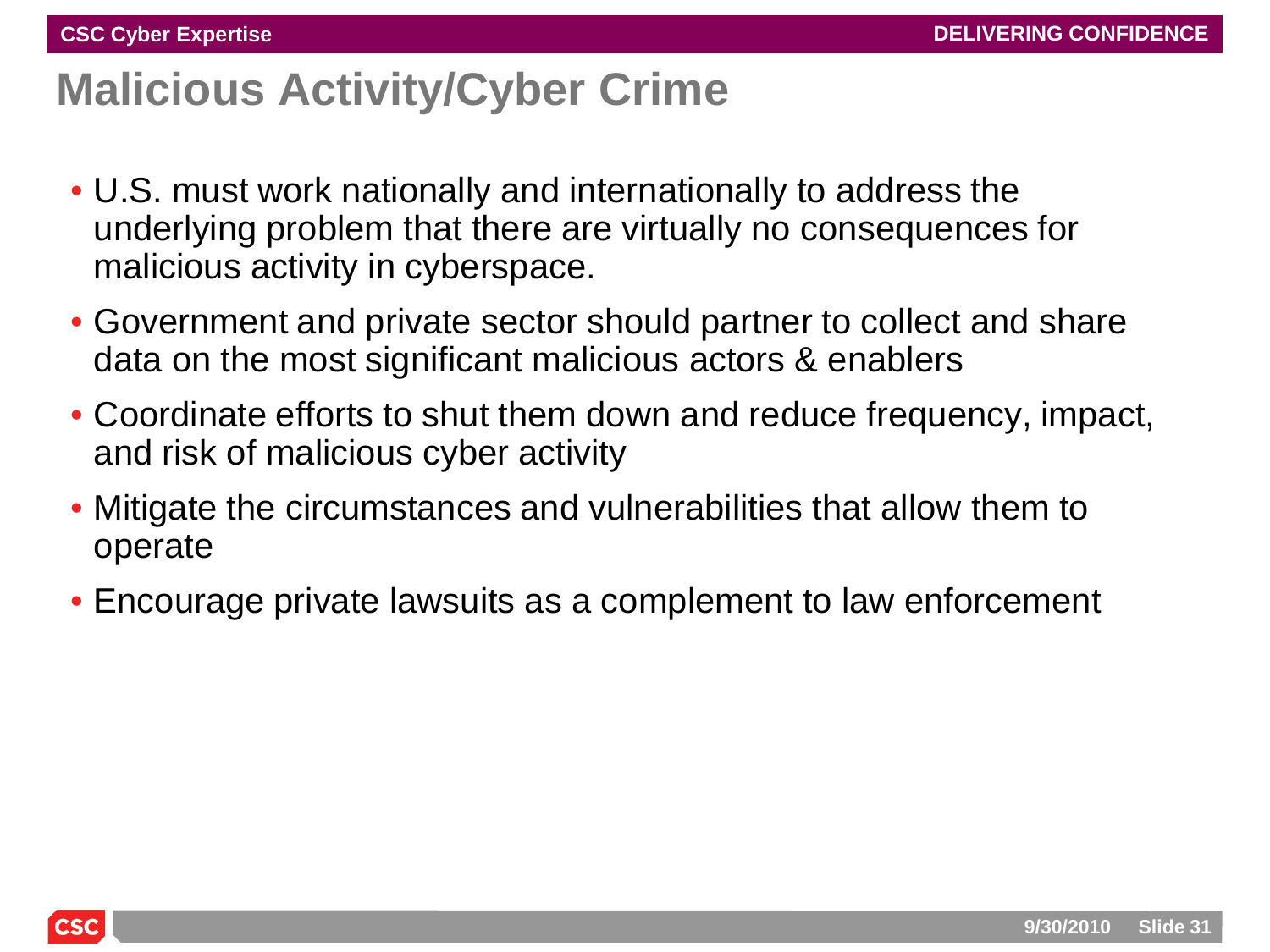#### **Protecting Your Organization, Clients, and Customers**

- Improve your enterprise using:
	- an architectural approach,
	- assess it against appropriate standards,
	- implement a risk management program including continuous monitoring technology, and
	- subject your enterprise to periodic, independent assessments.
- Use lessons learned from Advanced Persistent Threats (APTs) and other sophisticated attackers to strengthen active defense
- If possible, join the Defense Industrial Base Pilot Program
- Work in public-private partnerships (e.g., ISACs, Sector Coordinating Councils, InfraGard, Electronic Crimes Task Force, National Cyber Forensics and Training Alliance, and associations) to strategically collaborate and share information about threat and risk